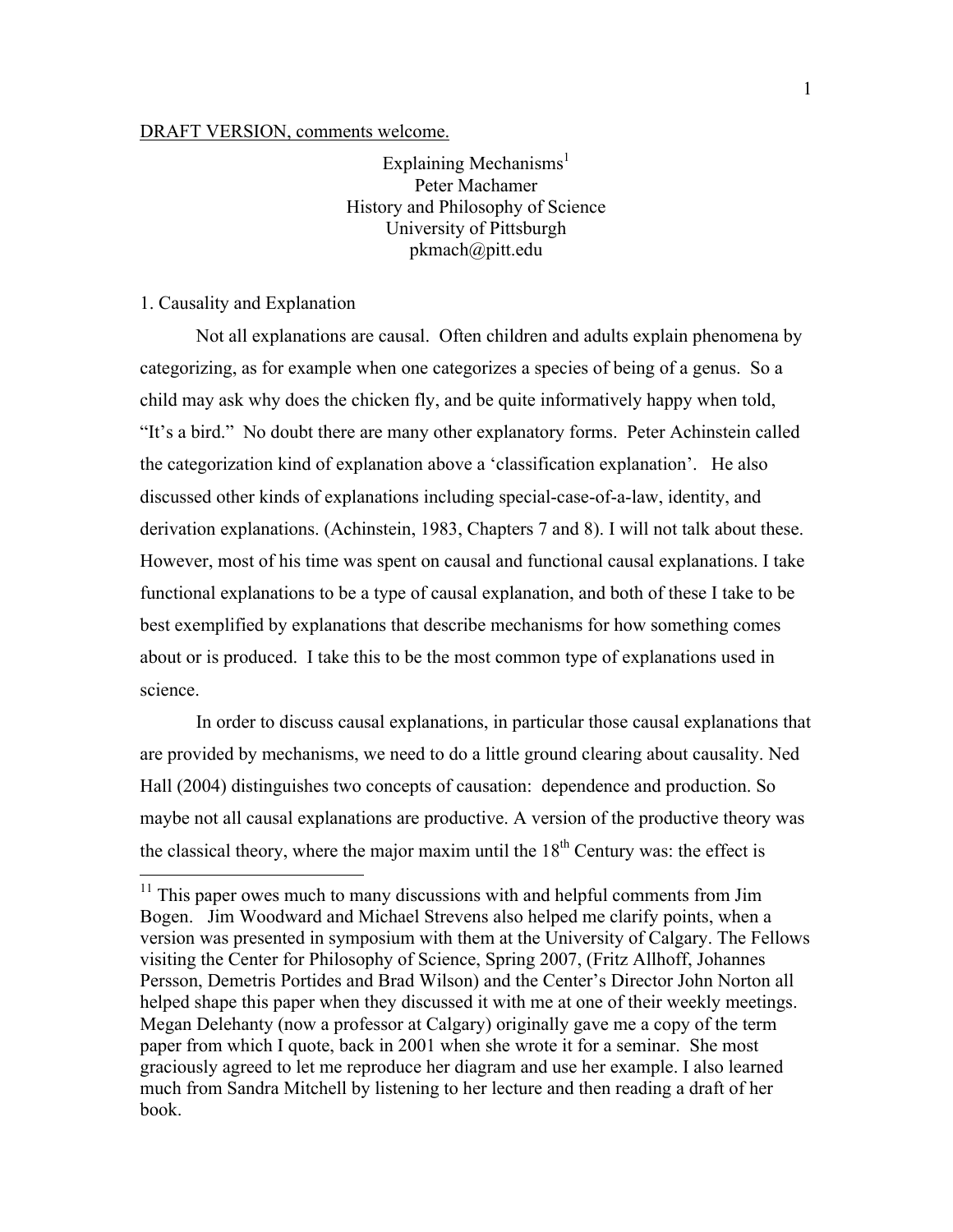contained in the cause. Containment was their way of talking about the productive connection between cause and effect, often in terms of an active principle connected to the cause which brought about the effect. We don't talk like that now. Yet, maybe we should talk about causally productive activities, especially if dependence is not really a way of indicating causal continuity but only a way we talk about causes.

David Hume asked what is the necessary connection between cause and effect? He says that it's a fact that we cannot see the necessary connection. (Strangely, Carl Craver and William Bechtel (2007) take Hume to be making the claim that the cause and the effect must be logically independent. If this just means there is no necessary connection, then it adds nothing to the no-necessity claim. If it means something more, like there are no 'logical' relations among the entities that stand in a cause effect relation, either I do not understand it because I don't know what logical relations are between entities or it's false because we can always find numerous relations among entities satisfying most any criteria.) But Hume was right, we cannot see the necessity, though I distrust facts about what cannot be seen. So he's right, though not in the way he thinks. We cannot see the necessary connection, because there are no necessary connections in nature. So it might seem we should be dependence theorists. But this would be to argue that the way we sometimes think and talk is really the way things are, to confuse the ontic with the epistemological. Jim Woodward's (2005) idea that causality makes a difference to what happens can be read either epistemically or ontically. He uses it epistemically when he talks about intervention as the way to find out about causes, and tries for an ontic claim when he invokes counterfactuals. I would cash out "make a difference' is terms of causal productivity.

In terms of ontology, I believe everyone today agrees that nature is contingent (though, for example, Hobbes and Spinoza did not). The world didn't have to be the way it is. Yet it does not follow that all is accidental or merely correlated. "Accidental" does not mean the same as "contingent". Some contingent connections are causal. Others are not. Once one gets rid of this idea that in the world there exists some sort of necessity for the causal, the major metaphysical impetus for thinking about causality in terms of counterfactuals disappears. Hypothetical conditionals, subjunctives, and future conditionals will do all the work we need for planning, intervening, discovering, and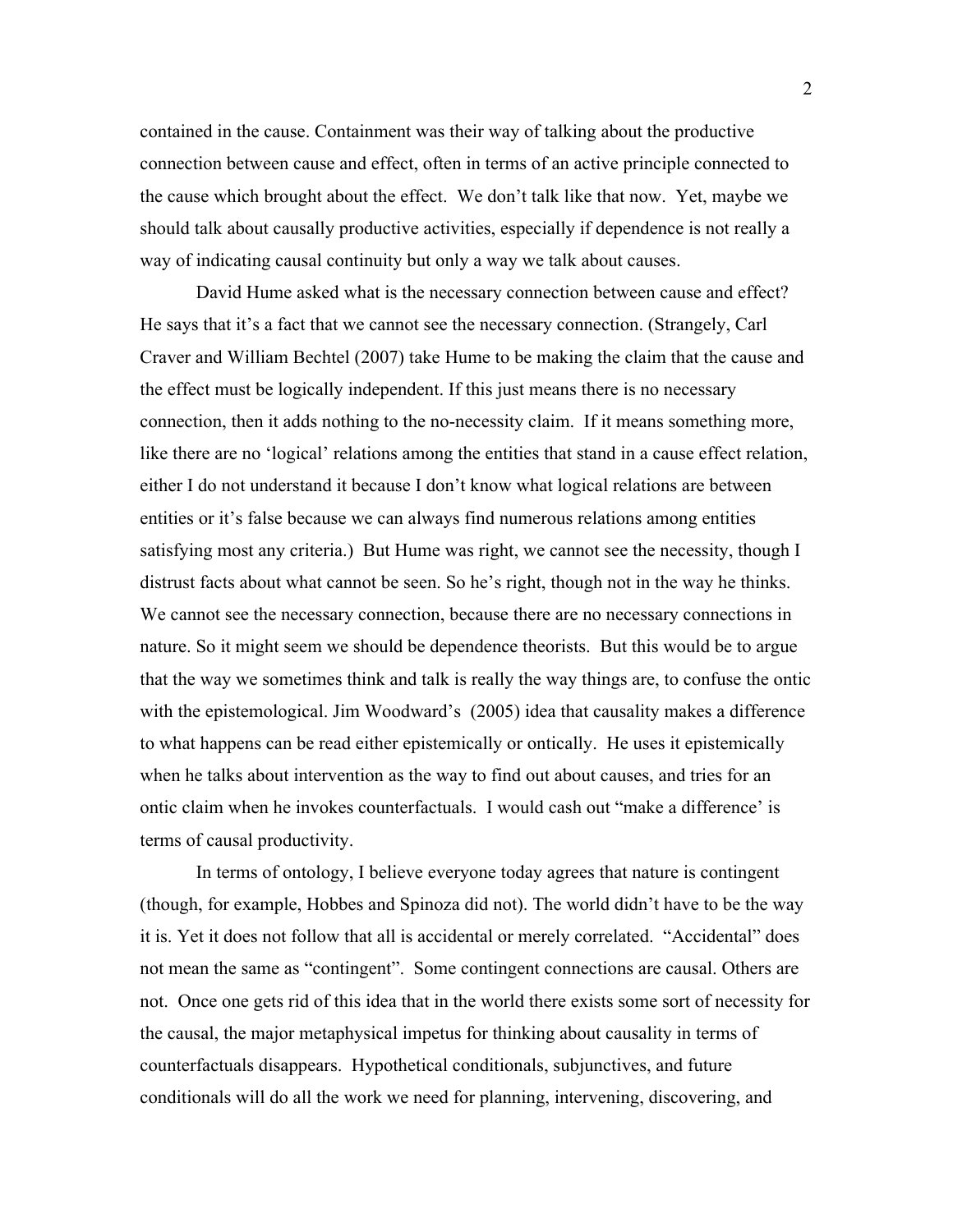testing. And we can and do make contingent means-ends claims about hypothetical necessities. But this is not, nor do we need to have, a metaphysical theory about necessity based on counterfactuals and/or possible worlds. We do make general metaphysical claims when we speak of entities engaging in productive activities. Yet such a way of talking does not constitute a theory. Maybe it could, but who would be interested?

In the rational world of persons (the space of reasons), there may be good reasons to speak some times of 'necessary' connections such as truth preserving inferences in logic. Maybe these are necessary, where "necessity" means something like "on pain of contradiction". (But is contradiction really such a pain? Who wants a foolish consistency any way? John Wisdom once said that if all you can do with a philosophical argument is twit your opponent with inconsistency, this is not very interesting.) But let's ignore the complications of reason for the moment.

Connections in the natural world come in many varieties. We have plethora of verbs to describe them. Mere correlation, however, is not a connection. It presupposes a strong independence between the 'things' correlated. It is only an association between two or more 'things', a pairing. It may be accidental, meaning that we understand no reason for the connection, or that there is no causal relation among the 'things'. If one is a strict associationist in philosophy or psychology, then this is all we can have. But even Hume saw that such pairings don't lead us to act as if this all we have. Maybe there is good reason why we don't.

Another constraint on connections is that we would like them to be relatively regular, or at least be possibly repeatable in something like the same ways. It may be that a mechanism or causal connection, in fact, works only once. Think of Rube Goldberg machine that self-destructs. But if it was a causal connection, and not accidental or a mere correlation, we would be willing to bet it could happen again. Sandra Mitchell (2008) has described this criterion of connection in terms of *stability.* Cf. Woodward and Craver on invariance, perhaps Wimsatt robustness.

Causal connections may not be necessary, but they do exhibit a continuity that provides the basis for why we find them to be intelligible. By discovering the kinds of connections, we can give the reasons why they are ordered in connected ways. In science, acceptable causal relations are those that our scientific investigations reveal to us as how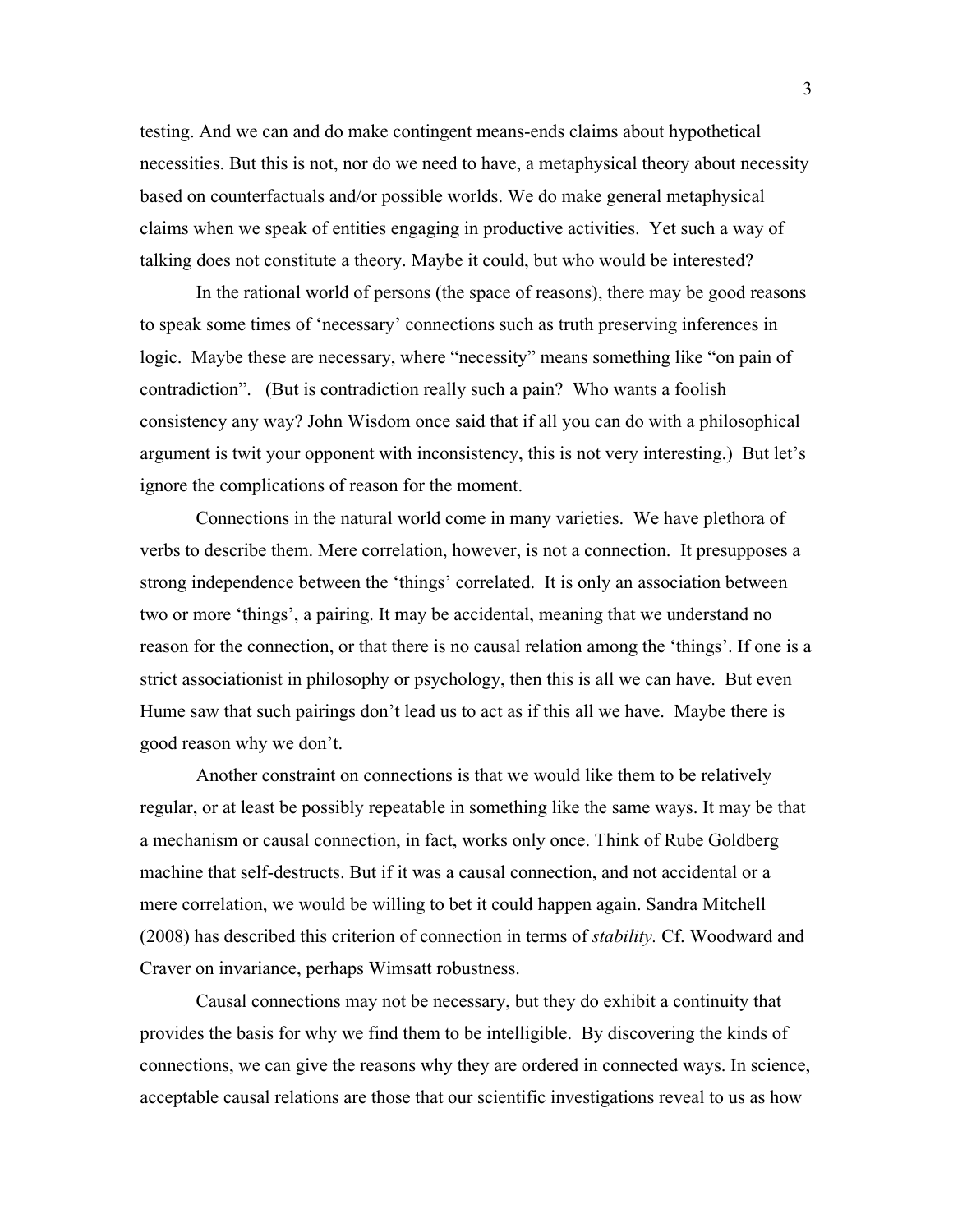the world works. We have to discover them. However, what are taken as acceptable connections, what we think we have learned, changes over time. Acceptable bases, what are called "bottom out" fundamentals (MDC 2000), are historically domain or discipline dependent. Yet again, let me caution that "bottom out" while suggesting down, need not be a reductive strategy. The bottom out fundamentals at a time need not be 'lower level' mechanisms.

Many years back, Norwood Russell Hanson (1958) wrote: "The primary reason for referring to a cause of *x* is to explain *x*. There are as many causes of x as there are explanations of *x*. …We have had an explanation of *x* only when we set it into an interlocking pattern of concepts about other things, *y* and *z*. …what we refer to as 'causes' are theory laden from beginning to end. These are not simple tangible links in the chain of sense experience, but rather details in an intricate pattern of concepts." (Hanson 1958, p. 54). His example is seeing a stab wound, and knowing what kind of thing must be its cause and the general background conditions in which describing a phenomenon as a "stab wound" makes sense. Later, he adds: "The background information, the 'set' that makes an explanation stand out, derives as much from what is obvious in the situation as from discursive knowledge gained through training" (p. 62). Hanson is a causal pluralist (Cf. Mitchell 2009 & 2003). Earlier, Stephen Toulmin (1953) had made a similar Wittgensteinian point, when he described an explanation as being like a map. More recently, Michael Strevens (2007) acknowledged some of these connections when he wrote: "Because the mechanical information is subject to constraint from below, the search for a mechanism is guided in part by wider beliefs about the workings of the appropriate basic level."

Background information, wider beliefs, and such ways of talking point to the fact that we explain phenomena using terms that connect what is to be explained with other things that we take to be more basic, fundamental, and which we think we know. Note that "more basic" or "fundamental" need not be taken in any 'reductive' sense. It maybe that what is fundamental to being a person is to make inferences in such a way that one is responsible for their conclusions or the actions that follow from them. We would then have to explain this inference making ability and responsibility ascription, at least in part, by tying these activities to social parameters and conditions.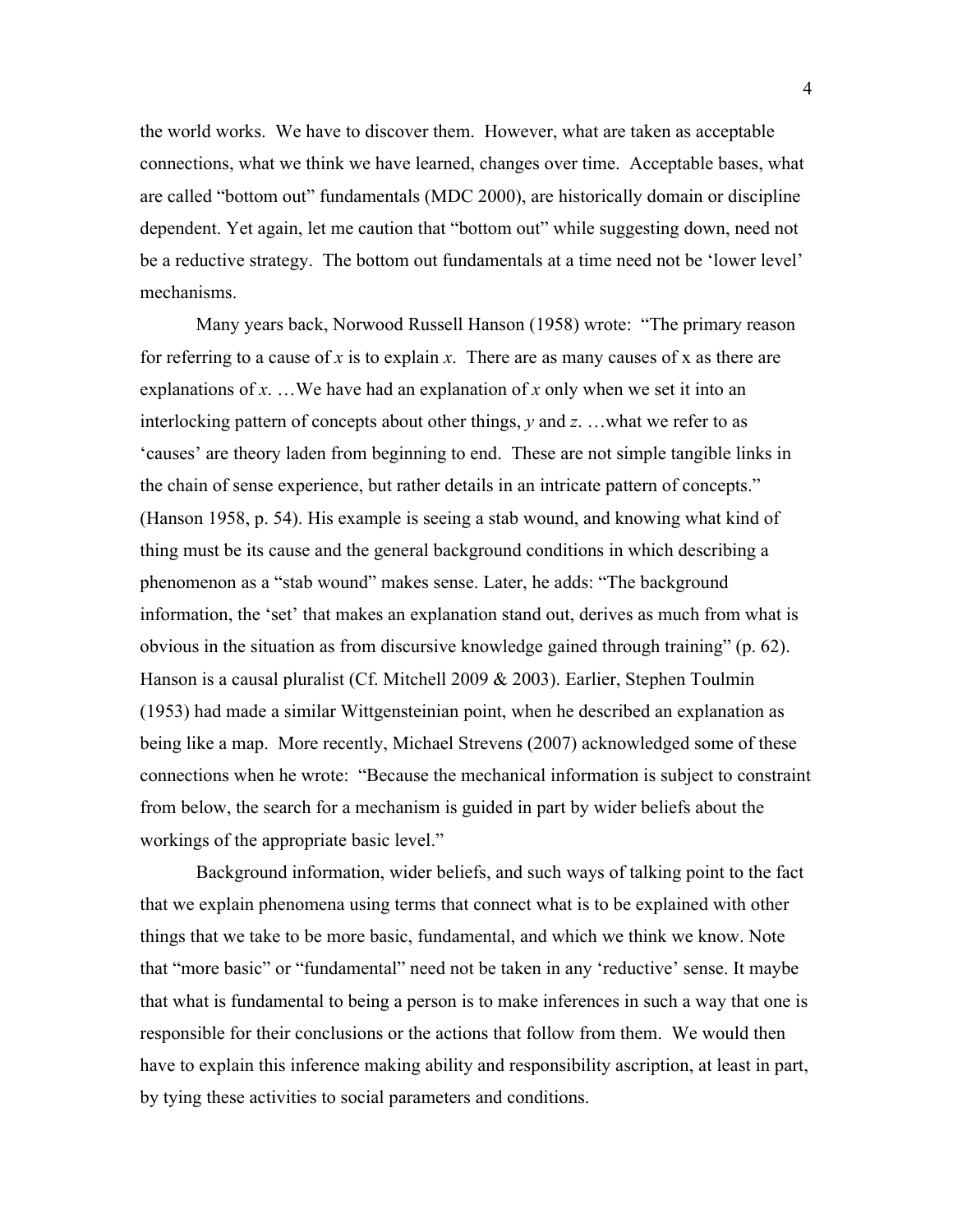This tying together of what we already know or take as knowledge sounds much like the old familiarity thesis. We explain phenomena in terms of what is familiar. Or, phenomena are explained when they are 'reduced' to the familiar. Carl Hempel and Paul Oppenheim (1948) argued against one version of this thesis, viz. that the explanation had to produce some feeling a familiarity in the person who understood the explanation. (*Aspects*, p. 257). But the Wittgensteinian and Salmonian move to inclusion in an (ordered) set of concepts and how these refer to acceptable causal relations among the things of the world does not depend on psychological feeling, so this form of the objection does not touch our ontic version of familiarity as background knowledge.

In explanations we do explain by showing how the phenomenon came about in terms of what we already accept about how things work. (This sounds almost like Mackie's 'laws of working' (1980), but seldom are they what we describe as laws). So in this sense scientists do explain things in terms of what is familiar to them, by training (which depends on field or discipline). They learn causal exemplars. Schaffner (in correspondence) called them 'accepted causal prototypes'. There is of course, one notable, most important exception; when one discovers a novel explanation by discovering a new mechanism or mechanical process and changes what a discipline believes. In such a case the reformer introduces new, unfamiliar causes to provide the explanation. But even here, the novel explainers must conform to many other things we know about how things work, what causes what, etc. Presumably this is what Watson and Crick did when they described DNA as a double helix that unwound to produce RNA (and eventually proteins).

I have already shifted from causes to explanations. So let us continue. Here are three claims I wish to defend, given the restriction above to a limited kind of explanation (i.e. to causal, functional explanations):

- 1. Explanations should provide causes (or reasons).
- 2. Explanations should make phenomena intelligible.
- 3. Explanations should exhibit the continuity among the explaining parts.

I shall elaborate each of these claims as follows: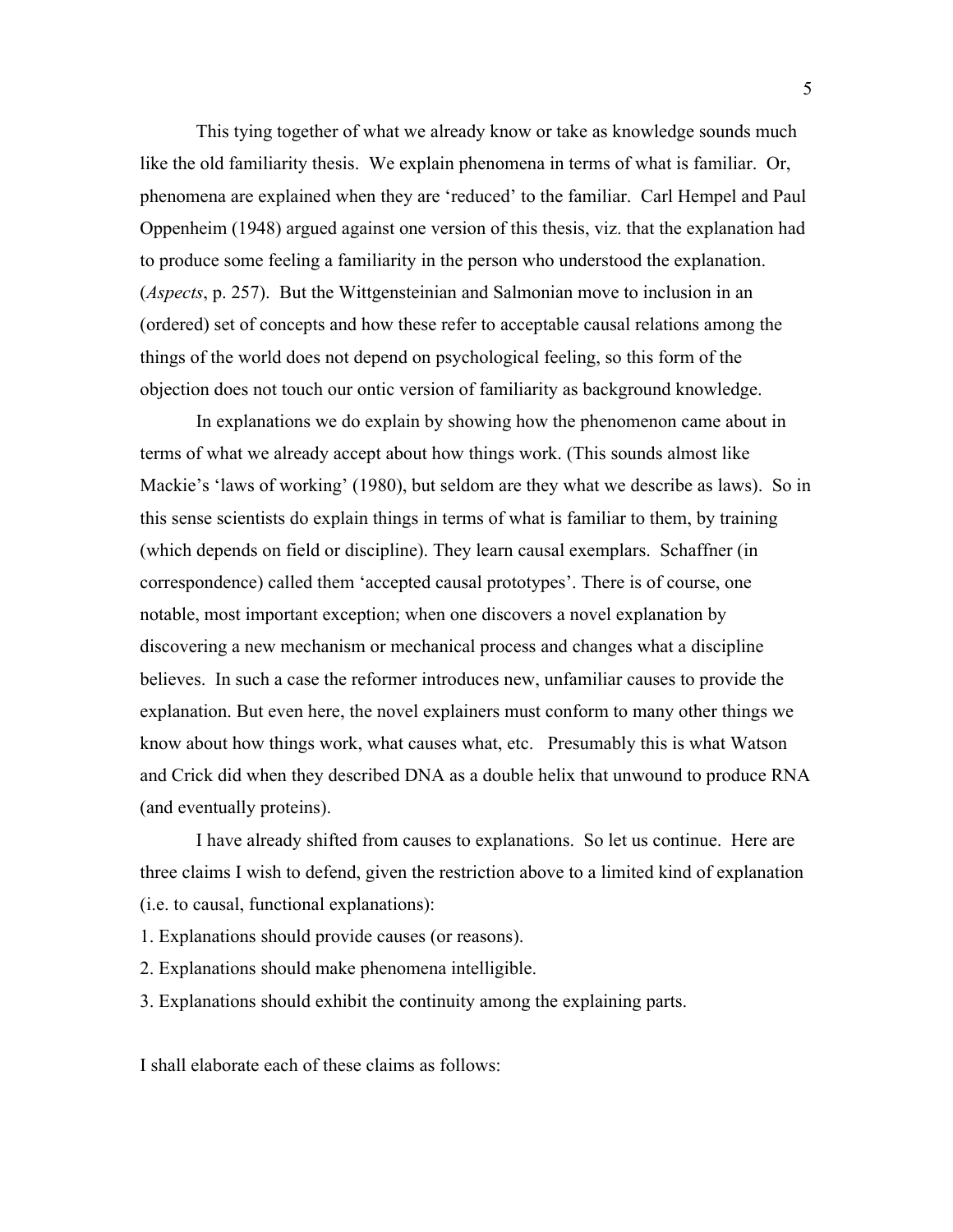1'. Explanations provide causes by providing mechanisms. Knowledge of mechanisms provides us the with the reasons we use in explanations (and in the self referential case of inference, there is a mechanism by which reasoned inference works, albeit a socialcognitive mechanism.)

2'. Intelligibility (or understanding, if you prefer) is brought about when one sees how the phenomenon is produced according to a familiar, acceptable set of more basic beliefs, or how a mechanism, and entities and activities that comprise them, produces the phenomenon of interest in accord with some more basic beliefs. (Note these basic beliefs need not be at a 'lower' level. Sometimes we explain why a phenomenon is produced by appeal to larger systems within which that mechanism functions.) Most if not all explanations are multi-level. For many, if not most cases, there are multiple explanations that are not alternatives to each other. So, it is not the case that there must be only one acceptable explanation for any phenomenon.

3'. Intelligibility depends crucially on comprehending the continuity among the entities and activities that comprise the mechanism that is the explanation. This continuity is not the unifying of domains spoken of by Michael Friedman and Philip Kitcher. It is the continuity or sense that is inherent in the already accepted relations among entities and their activities that make for a coherent narrative. This why they may be used as part of a mechanism to explain a stage in the process about how a mechanism produces a phenomenon. I am also ignoring here a difficult point, discussed at length by Achinstein (1983), about *who* can make *what* intelligible *to whom*, i.e., the pragmatics of someone giving explanations *to* someone else. In fact, this is a topic for experimental philosophy.

Let us still briefly look at each of these claims in turn.

# 2. Mechanisms:

Over 40 years ago, Peter Alexander (1963), though he did not use the word "mechanism" wrote: "What is needed for an explanation of the observed movements [of a toy engine] is an account of something other than these movements together with the exhibiting of a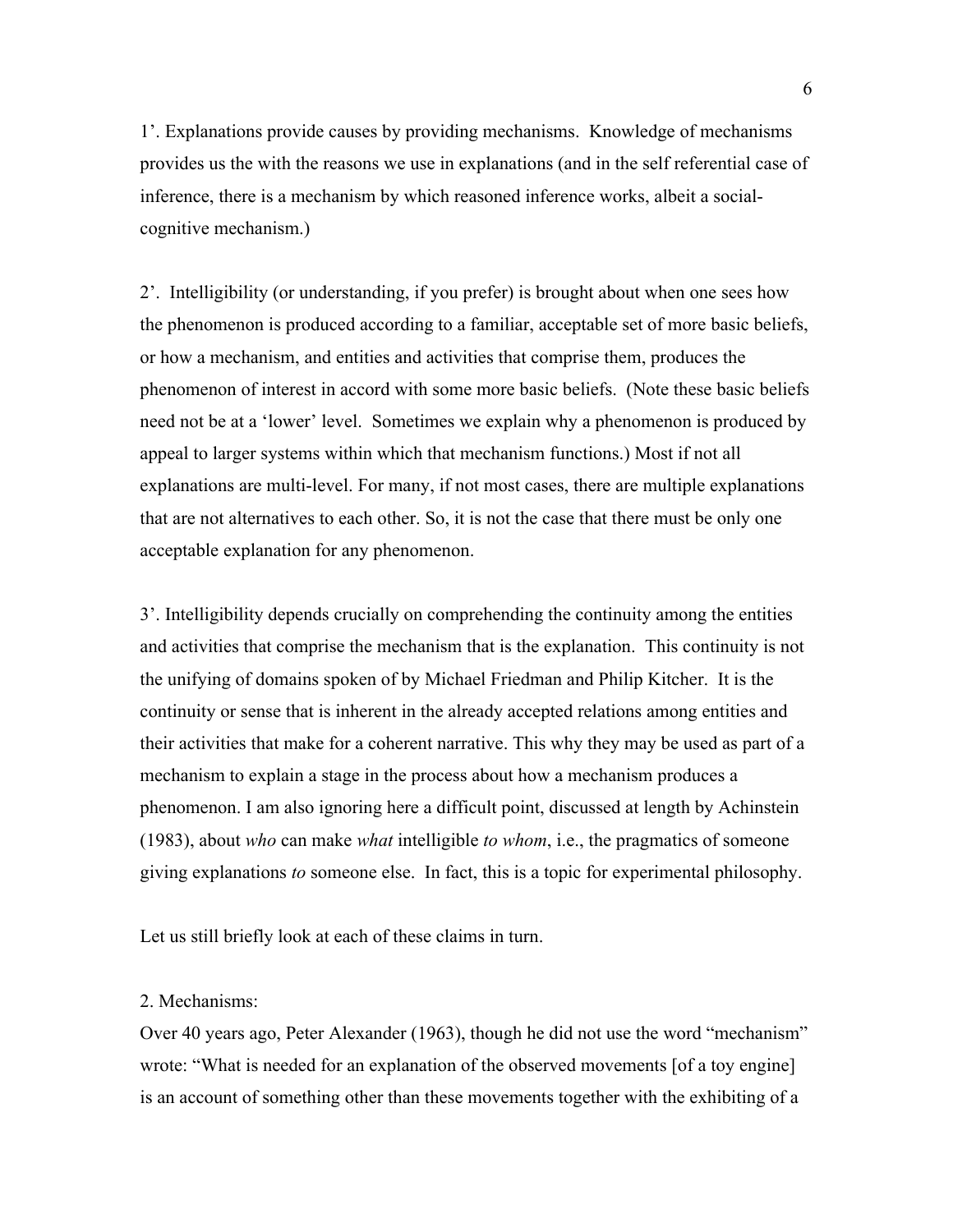certain kind of connection between this something other and those movements. The sort of connection required is roughly indicated by saying that what is needed is an account of whatever makes the movements in question occur or of something of which these movements are a consequence." (Alexander, 1963, p. 117). He goes on to say that we need to see how the explaining features are relevant to what is being explained Further, "it is also seeing that the arrangement of the parts is such that when the wheels revolve the head must move in the way it does, in some sense of must; it is seeing how the movement is a consequence of the arrangement of parts. " (Alexander, 1963, 118). Alexander is still hung up on the necessity, and so the emphasis is on the *must*. But it seems quite clear he is describing a mechanism. He also says "It [the explanation of the toy engine] would be acceptable to most people because it is in terms of pulls and pushes." (Alexander 1963, 116).

A short time later, Rom Harré (1970) "In order to give a scientific explanation every happening must be looked upon as due to the workings of some mechanism, which may be proceeding in isolation from its environment…or may be in various degrees dependent for stimulation in the circumnambient conditions…" (Harré 1970, p. 124) Earlier he (Harré 1961) had entitled a chapter of his book *Theories and Things*, "From Models to Mechanisms". So there is an interesting history of tying mechanism to explanation.

In Machamer, Darden and Craver (2000), we cited William Wimsatt, Kenneth Schaffner, William Bechtel and Robert Richardson, and Stuart Glennan as persons who had explored the concept of mechanism. Wesley Salmon and Phil Dowe also have mechanistic theories. More recently Michael Strevens is defending an account of mechanism explanations (Strevens 2008). MDC defined a mechanism as follows: "Mechanisms are entities and activities organized such that they are productive of regular changes from start or set-up to finish or termination conditions." (MDC 2000). One problem with this definition is the inclusion of the word "regular". Some mechanisms are not regular, and indeed, there may be mechanisms that work only once. There also may be more than one mechanism for producing the same effect.

William Bechtel and Adele Abrahamsen (2005) give brief definition: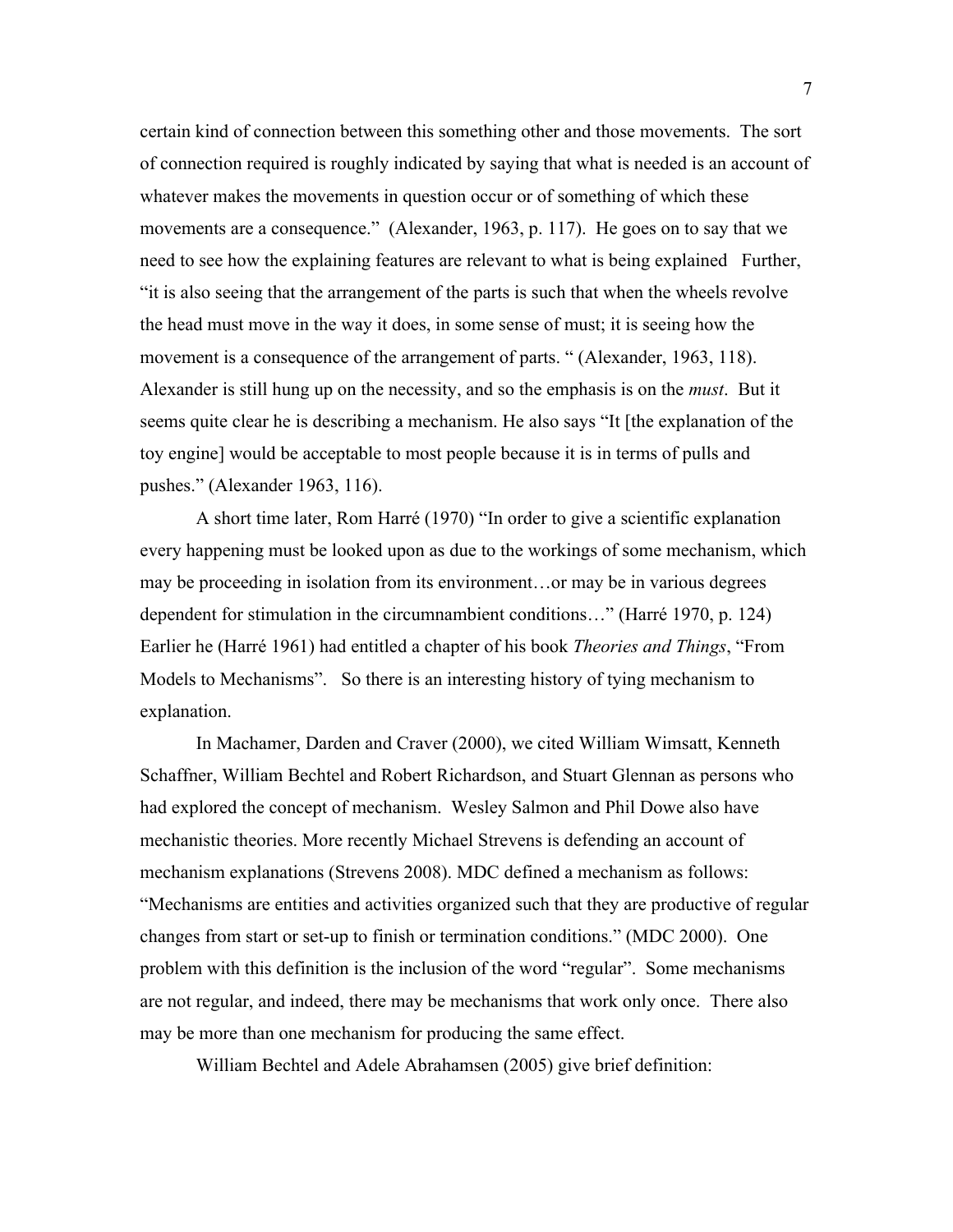A mechanism is a structure performing a function in virtue of its component parts, component operations, and their organization. The orchestrated functioning of the mechanism is responsible for one or more phenomena. (2006, p.3)

I guess here "responsible" and "functioning" are the causal surrogates. Further, mechanisms are not just structures, they act and do things.

Recently Jim Bogen and I wrote:

A mechanism is a collection of entities that act in certain causally specific ways. When a mechanism operates successfully, the entities in the collection engage in a temporally ordered sequence of activities by which the mechanism moves from an initial to a final state constituted by the production of one or more effects or end states. The entities in the system are ordered spatially, temporally, and functionally as required for the productive continuity of the activities that bring about the end state.

Explanations provide information that shows why or how an event or state of affairs came to be<sup>2</sup>. The operation of a mechanism is how or why a state of affairs came to be. The information an explanation provides by describing a mechanism is information for use in inferences about how the mechanism will continue, how it reaches it's end state, and how certain stages by virtue of their activities relate to earlier or later stages. In this way mechanisms provide information about what does, could or would happen if the mechanisms is not interfered with or undermined in some way. Such interference (or interventions) are often the best way to find out what are the parts of the mechanism and what is causing what to happen in it.)

Sometimes mechanisms are used to explain by showing how they function in 'larger' systems. Evolutionary explanations of specific mechanisms for the emotion of fear of snakes in terms of natural selection are one example (see Roach, 2001). So is explaining why a person's action, e.g. stopping at traffic lights, is seen as acceptable in terms of social (in the example case legal) norms.

<sup>&</sup>lt;sup>2</sup> This is an inferential sense of information, which will be described in more detail below.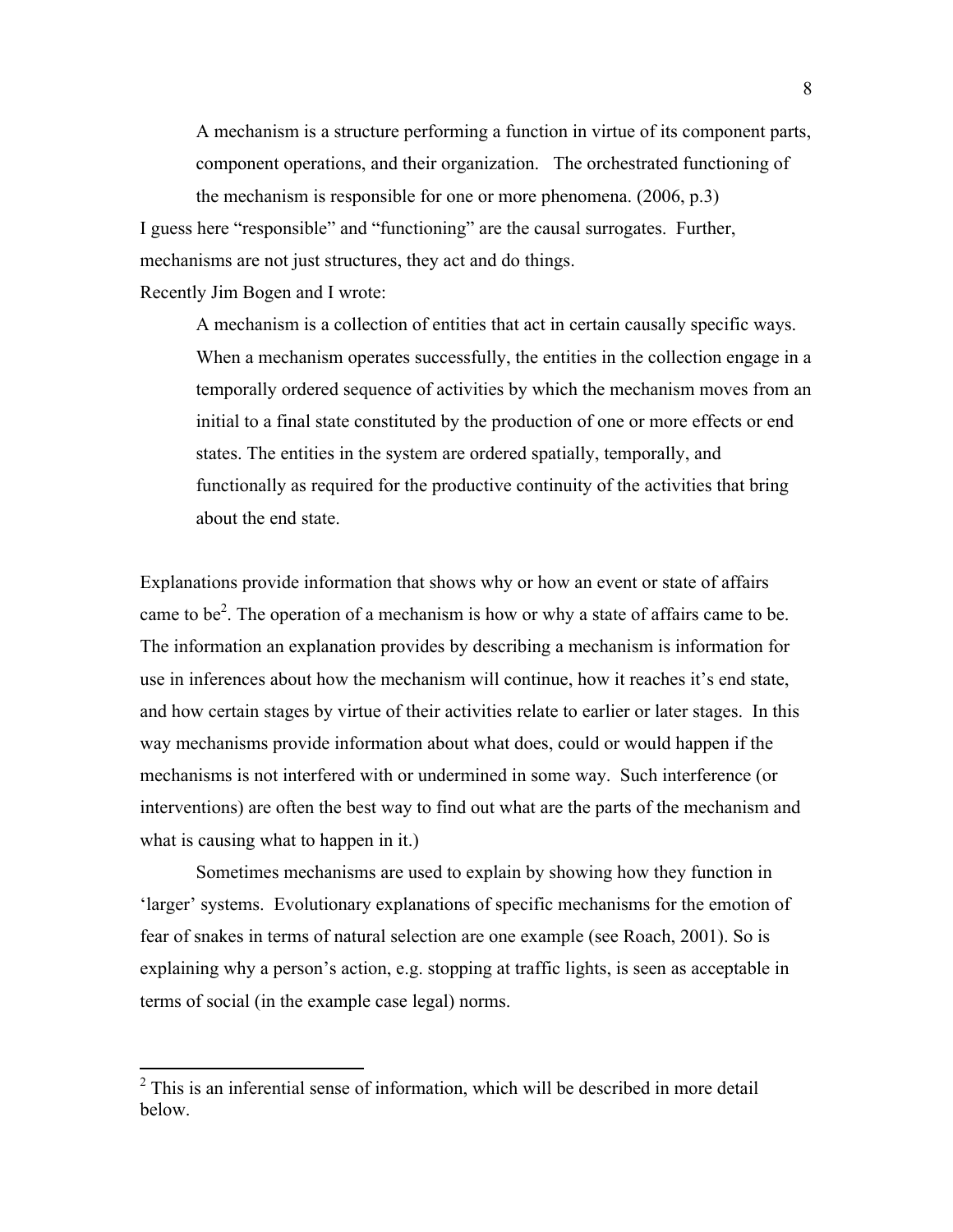### 3. Intelligibility

Strevens (2007) touches on the intelligibility question when he speaks about "the constraint from below". He says any mechanism must be implemented at some appropriate basic level, and what are appropriate levels are field dependent, not metaphysically fundamental and not known apodictically (i.e., they can change.)

In MDC (2000) we wrote:

Nested hierarchical descriptions of mechanisms typically *bottom out* in lowest level mechanisms. These are the components that are accepted as relatively fundamental or taken to be unproblematic for the purposes of a given scientist, research group, or field. Bottoming out is relative: Different types of entities and activities are where a given field stops when constructing mechanisms. The explanation comes to an end, and description of lower level mechanisms would be irrelevant to their interests. Also, scientific training is often concentrated at or around certain levels of mechanisms. Neurobiologists with different theoretical or experimental interests bottom out in different types of entities and activities. Some neurobiologists are primarily interested in behaviors of organisms, some are primarily interested in the activities of molecules composing nerves cells, and others devote their attention to phenomena in between. The fields of molecular biology and neurobiology… do not typically regress to the quantum level to talk about the activities of, e.g., chemical bonding. … But remember, what is considered the bottom out level may change.

These bottom out activities in molecular biology and neurobiology can be categorized into four types:

- (i) geometrico-mechanical;
- (ii) electro-chemical;
- (iii) energetic;
- (iv) electro-magnetic."

The adequacy of the taxonomy of these 4 types of activities has not been explored. But they are the types, or at least some of them, that characterize mechanisms, and their workings and which are taken as being intelligible. Carla Fehr (2005) argues that "The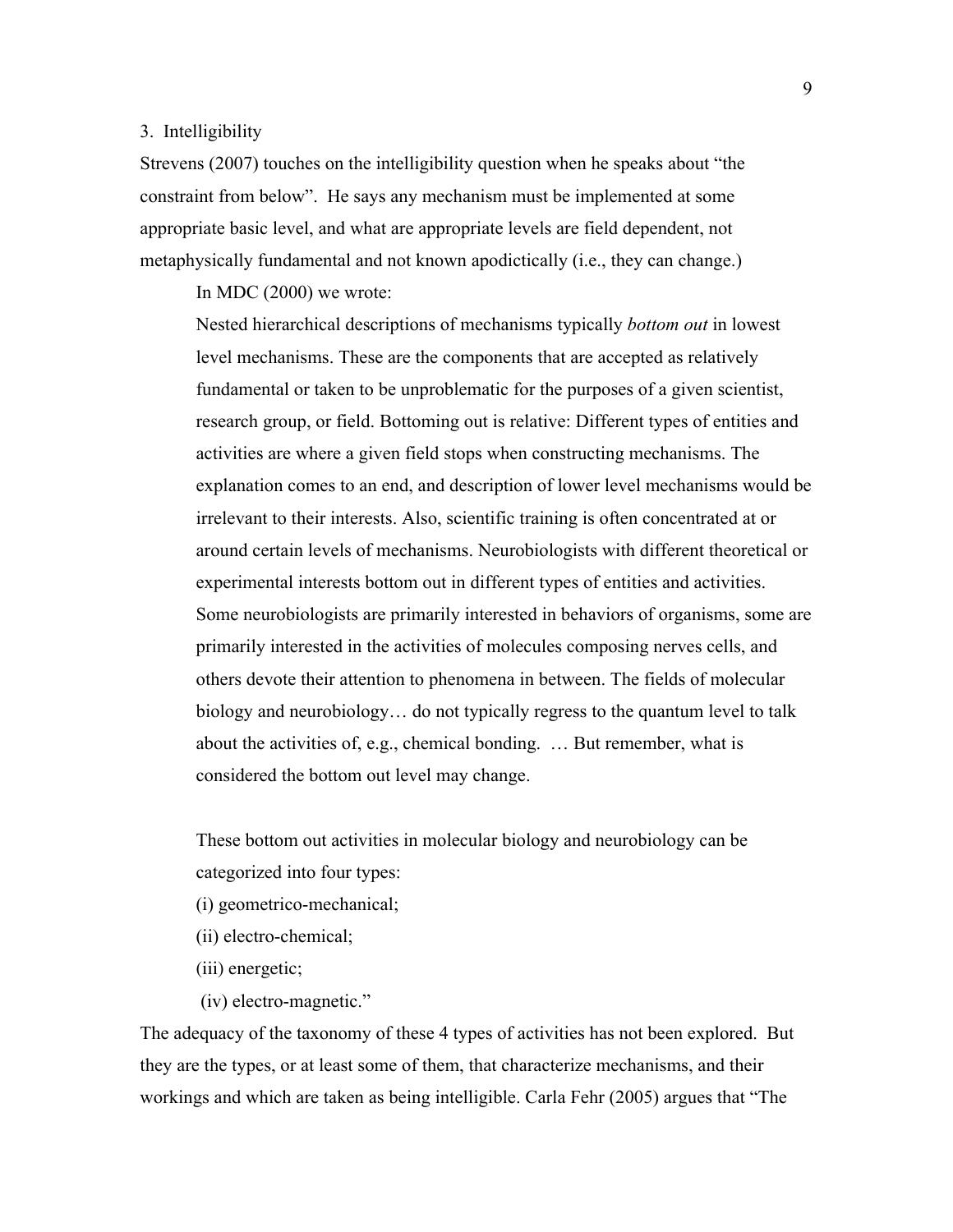explanatory power of a mechanism is dependent upon its epistemological context and the contexts of these mechanisms differ." She wants to 'unpack' epistemological context in terms of Helen Longino's local epistemologies. Certainly what is accepted is relative to a group, and maybe fields and disciplines are too large in many cases, especially fields that break into subfields or disciplines engage in controversies.

When a scientist in neurobiology talks about an action potential's arriving thereby raising the membrane voltage sufficiently for opening an calcium specific ion channel, this is taken to be an accepted mechanical description. It was not always so. Carl Craver describes how in 1969, Bertil Hille who was working out the mechanism for Hodgkin and Huxley on action potentials was chastised by Kenneth Cole for pushing the idea of channels too far. (Craver 2007, chapter 2).

This intelligibility is somehow transitive in explanatory contexts. The lower levels, described as stages in a mechanism, do not merely constrain what happens, they are the explanation of how what happens happens. That they must be able to be implemented in known or conjectured physical entities and activities serves as a constraint on providing an explanation by a mechanism. And often a scientist comes up with a possible mechanism, before finding one (that one or a different one) that is plausible or actual. It needs also to be noted that each of these explanations by mechanisms is multi-level and so not reductive in any sense. Further, it should be understood that mechanisms may be identified and explained by 'higher' levels and need not always be given in terms of decomposed, constitutive parts. An information processing mechanism is one such case because the information is for use by some system that contains that mechanism.

Yet there are other important kinds of constraint. I shall only explore one. Carl Craver wrote in recent draft of a paper, "The boundaries of what counts as a mechanism (what is inside and what is outside) are fixed by reference to the phenomenon to be explained" (Craver 2007, and he cites Bechtel and Richardson 1993 and Glennan 1996, and see Bechtel 2008.) But "fixed" is most often too strong. There are many ways to skin a cat; and, the same protein may be made in so many different ways that it often becomes impossible to form a generalization (or law) that there is a single 'gene' responsible, or that the mechanism used in a particular case is always *the* mechanism for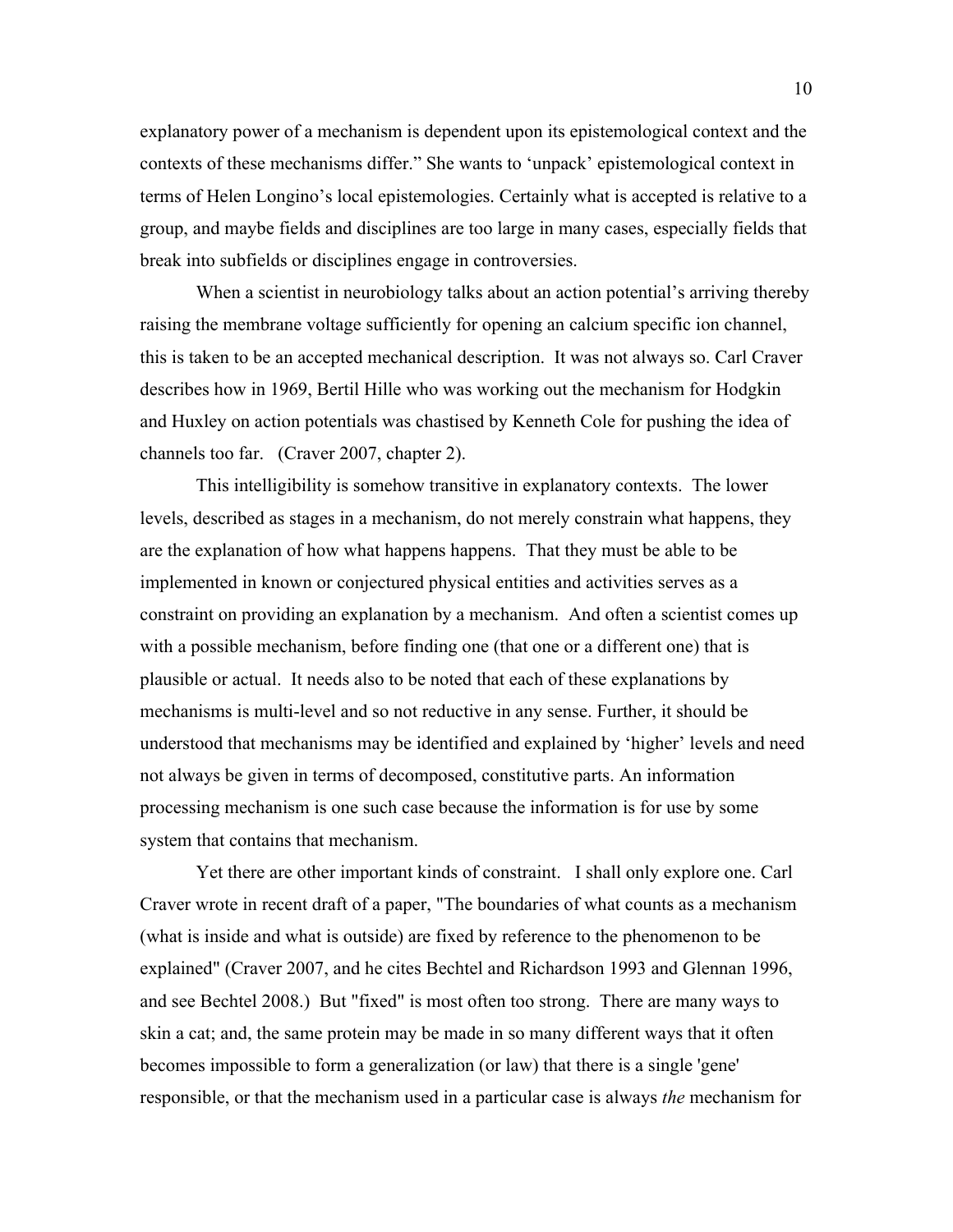making that protein. (Griffiths and Stotz, http://www.representinggenes.org/, and more generally for pluralism, Mitchell 2003). In most any case in neuroscience, the termination conditions allow for many alternative paths that would bring them into being. Carl Hempel (1965) recognized this when talking about functional explanations when he noted that they lack necessity because of alternative mechanisms for achieving the same end.) So for example, pleasure may be obtained in numerous ways, resulting from many different mechanisms. But looked at from the start up conditions forward, we are seeking a causal specificity that exhibits why this path was the one in this case that brought about the end state (Cf. Woodward 2007).

An example will help specify these claims, and further allow us to bring out some different points. A classic textbook on *The Central Nervous System* (Brodal 2004) explains part of the olfaction system as follows:

Experiments with a large number of ordorants suggest that the *shape of the molecule*, rather than its chemical composition, determines how it smells (stereospecificity). The *stereochemcial theory* of smell proposes that the receptor sites on receptor cells have different shapes and that only molecules with a complementary shape fit into that receptor site. Binding of an ordorant to receptors in the membrane of the cilia evokes a *receptor potential*. This involves activation of G proteins and cyclic AMP. Increased intracellular cyclic AMP opens Na+-selective cation channels and thus depolarizes the cell, corresponding to the situation in photoreceptors. In contrast to photoreceptors, however, the olfactory receptors produce action potentials. The action potential arises in the initial segment of the axon and is transmitted to the olfactory bulb. (p. 234)

Here there is described a mechanism (*albeit* probable) that explains how an odorant (or some kind of molecule that produces a particular smell) binds to a receptor site and evokes an action potential which explains the end state, here the arrival of the smell signal in the olfactory bulb. The explanation proceeds by breaking down the olfactory system into composing entities (molecules, receptor sites, cyclic AMP, olfactory bulb, etc.), their properties (shape) and their activities (binding depolarization producing). (For typical decomposition strategies see William Bechtel and Robert Richardson 1993.) This part of the olfaction system is identified by describing how the mechanism works in order to send the smell signal into the olfactory bulb. Needless to say the explanation in the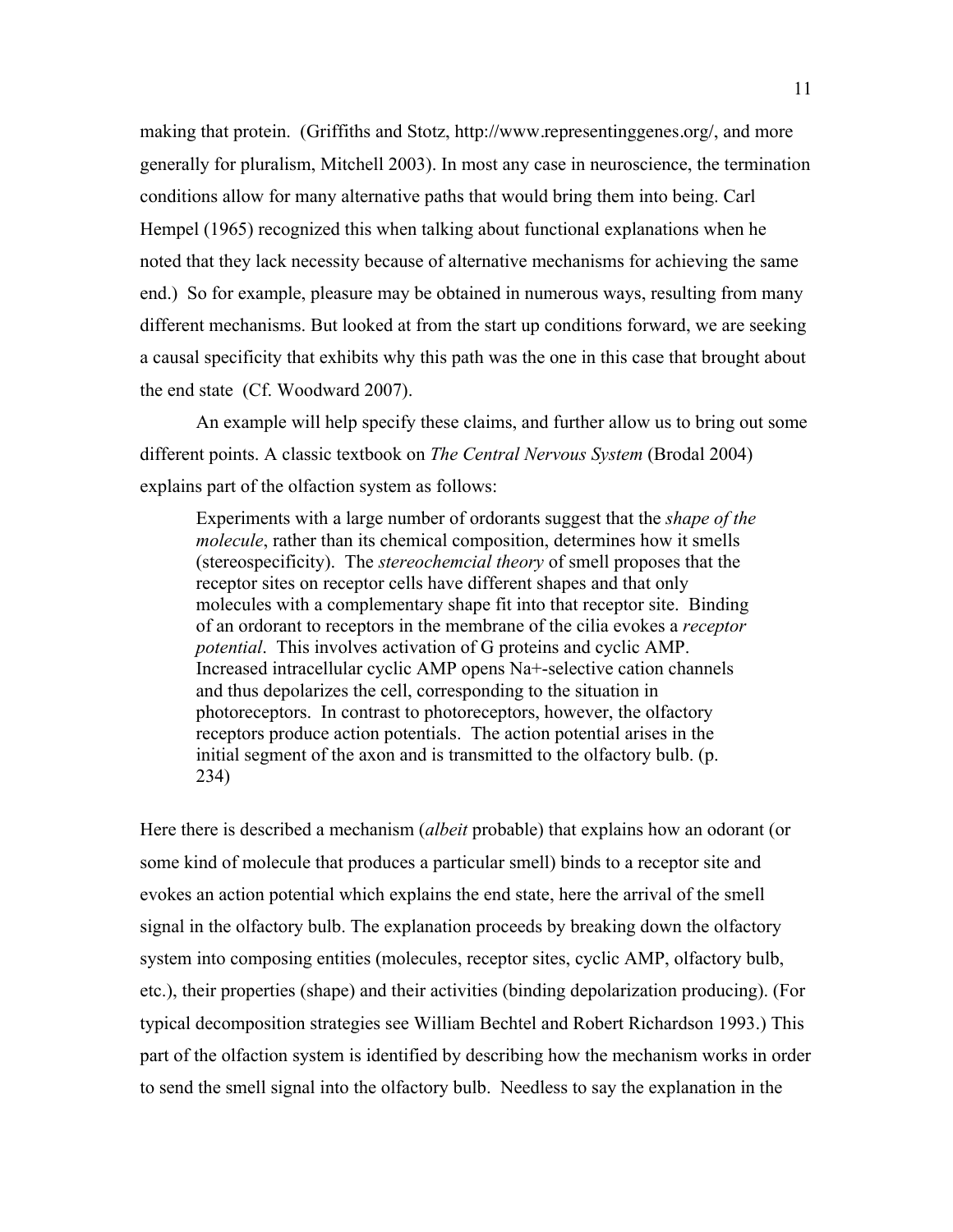text does not stop here. It goes on to describe how the efferent fibers from olfactory bulb end at the medial aspect of the temporal lobe—partly in the cortex and partly in the amygdala. Also of interest is that mechanism as described, in its startup condition, as beginning with an odorant. Obviously there is more that might be said about how odors enter the nose, get dissolved in the mucous, and become separated into different molecules.

This demonstrates that what counts as a mechanism depends on the end state chosen. Where the explainer decides to stop. This is a partial function of the purposes or interests of the investigator. We might call such ending points, *perspectival ends*. In a typical case, the investigator identifies the system in terms of its end state, which is the end selected because it is relevant to her research. The system and its mechanism is simplified, idealized, and considered to be isolated or closed, and independent of other systems. But this perspectival end state is only one aspect of exploring mechanisms. More significant constraints come from what is discovered about the world. The anatomical and physiological studies provide knowledge about the world that constrain where the investigator looks, what she studies and tries to isolate and identify, what can be discovered, and, most importantly, what end states may be chosen to be investigated. These are objective constraints even given the scientists' choices. These objective constraints may be studied by trying to ascertain the causal specificity among the parts and activities being studied (Woodward 2007). I'll call these *natural ends*. These perspectival and natural ends contrast with a stronger more robust notion of teleology that is at work in some mechanisms, particularly those that are said to carry information. But more about information later.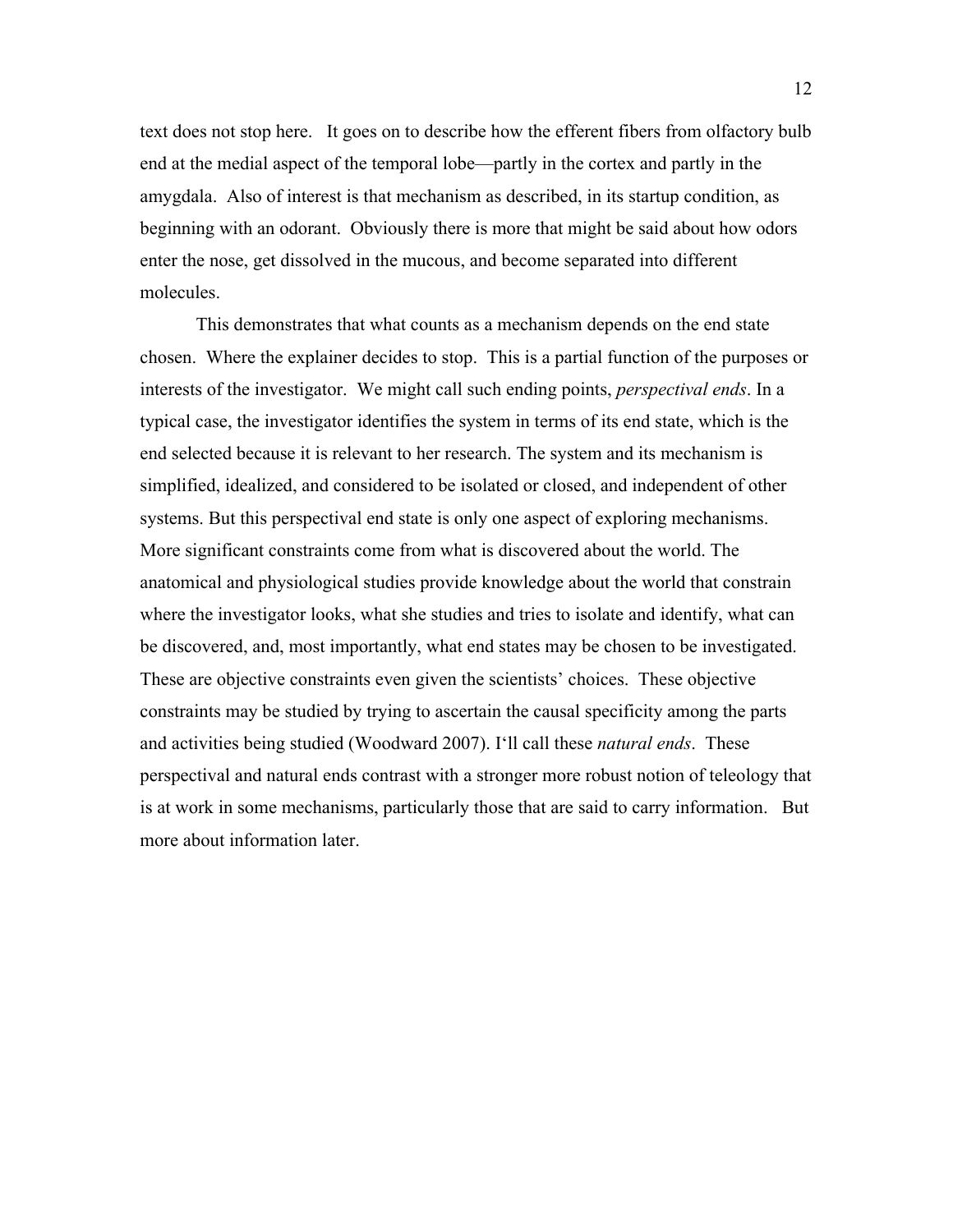

adapted from Megan Delehanty, mss.

Here's a diagrammatic example (which I have taken from a term paper written in 2001 by Megan Delehanty). If the scientist is interested only whether or how X is produced, then that fact that X may be produced in any of three ways, or in combination, from D, C or E pathways does not tell us more than X is produced and that it came about in any one of the three ways. We do not need to know which of the pathways was active. However if we look farther and are interested now only in X, but also in its relationship to Z, then it matters that X was produced by the activity of the B-D pathway. Here what is identified as the relevant mechanism clearly depends upon what our interest is. Delehanty actually provides a real case that fits this schema, that of *ras* genes in *Dictyostelium*. She writes

"There are five *ras* genes in this organism, expressed at different but overlapping times in development. *RasB*, *rasC*, and *rasS* are all expressed during the amoeboid phase as well as during aggregation and are redundant in regard to their function in aggregation. If we take aggregation as our end point, it is not essential to an explanation of why aggregation proceeded normally to know whether *rasB*, *rasC*, or *rasS* was active (whether, say one had been knocked out.) If we are interested in aggregation not only as a phenomenon which is independently interesting, but as one of set of activities requiring regulation of the cytoskeleton…we might care that *rasB* has effects on the cytoskeleton which are not shared by *rasC* or *rasS* and which do not affect aggregation but do cause defects in cytokinesis (Z)." (Delehanty, mss. 2001; quoted with permission.) Mechanistic descriptions such as the olfactory system or *Dictyostelium* are a

prelude to working out procedures for the discovery of mechanisms. (Lindley Darden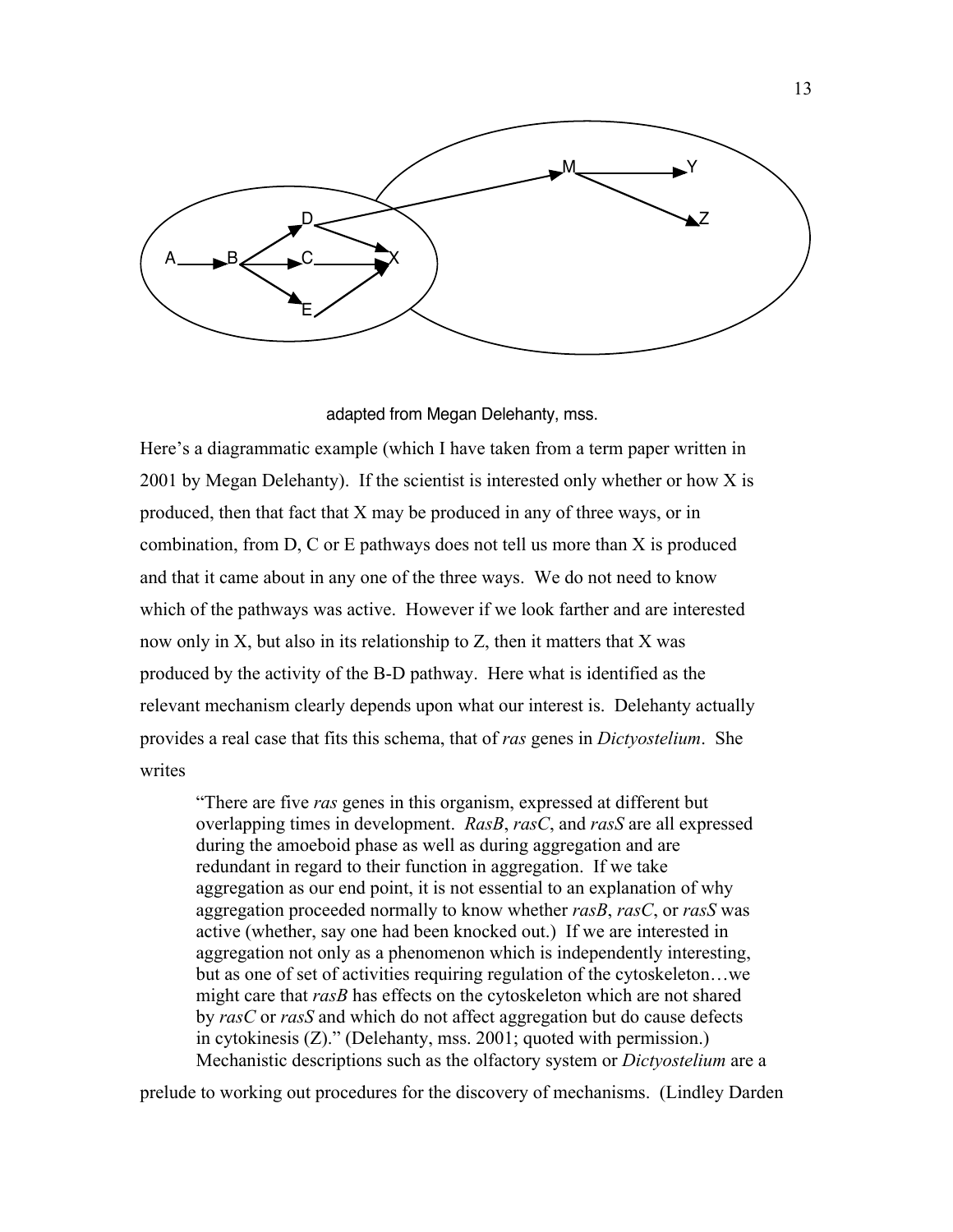and Carl Craver have worked on this problem, Craver 2001 & 2002; Darden 2007.) Notice though that the end conditions, evoking an action potential that travels to the olfactory bulb or aggregation and defects in cytokinesis, are taken to be unproblematic natural end points. In the smell case it is natural because we have long believed we know many of the parts and activities of the mechanism, and we are just trying to establish more clearly how it works. In aggregation we have come to know that this is an important part of what the organism does. Yet, there is no incompatibility in these cases between being natural end point and being socially or personally chosen. These ends are both perspectival and natural. The researcher identifies the perspectival end stage of the mechanism (or system), although it is a naturally occurring outcome of a production in nature. It a natural state treated as an end. (Marcel Weber (in correspondence) noted this dual aspect.) The researcher also has to make many decisions as to what to include in the mechanism that produces the end state, and these decisions too are constrained by what's there, what's happening, and what techniques she has available for investigation. One way to think about the need for such choices in naturalistic contexts is that there are no closed systems in nature, and so the researcher must put limits on them (close them) for explanatory and investigatory purposes. This echoes the rationale given for controlled experiments.

There are some limits usually provided by the physiological constraints of what we believe we know about the system under study—our background knowledge or beliefs. More philosophically, we generally do not countenance mechanism explanations for 'non natural,' Cambridge complex properties (e.g., the object or event formed my mixing a martini today at 4 p.m. and Jim's fear of his visit to dentist tomorrow.) We do not think we could ever find any productive connection among these activities. We have no useable criteria or background knowledge that places these events into a unified system. Our presumed knowledge at a time is used to specify what counts as a system as well as what is included in that system to be studied. If we wish to study some emotional mechanism, our knowledge (borne, as Tom Kuhn said, from our training) of what constitutes the emotion systems puts boundaries on where and what kinds of mechanisms, entities and activities we may look for. This was the point of incorporation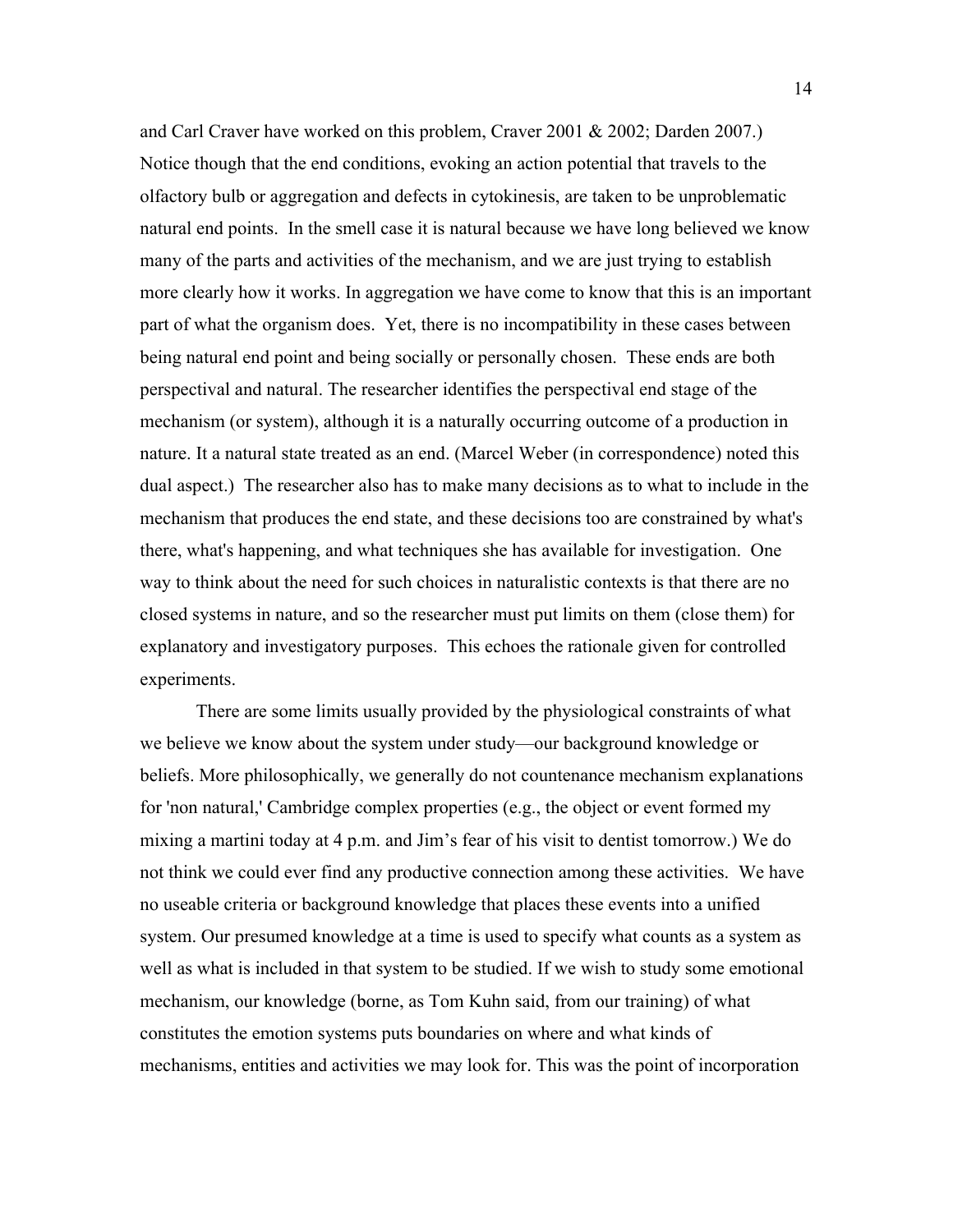into a system of concepts that Toulmin and Hanson were theorizing. Yet, at times we may decide to question that 'accepted' knowledge.

What count as proper phenomena for explanations by mechanisms depend, most usually, on the criteria of importance that are in place in the discipline at a time. This means there is always an evaluative component operative in selection of end states to be explained. Yet, there are physical systems with equilibrium states, where being in equilibrium or in homeostasis is the natural end, and we seek to discover the mechanism by which such equilibrium is achieved. Here we might be tempted to say that this is a natural end system, where the importance of the end is given by nature, and we just become interested in it. But if somehow we established there were no true equilibrium systems in nature, or that the single phenomenon we are investigating is really myriad of different systems operating in different ways, then it is we who would have made the mistake in identifying the phenomenon of our research and treating it as real, though describing such a state for comparison's sake could still prove useful. This is the problem of external or ecological validity.

### 4. Explanation and Continuity

The continuity I am concerned with lies in the intelligible connections that unify or connect the stages of mechanisms. Intelligible connections as well as acceptable entities, as we saw above, are assumed as acceptable, and so constitute the tool box, the explanatory text, that may be used in a domain (or field) at a time. Maybe it would be helpful to describe this in terms of the explanatory narratives that define a field? Sometimes intelligible connections (mechanisms, mechanism schema, or mechanism stages) in one domain are extended by analogy or model extension to another, new domain; and this may unite two domains to be explained into one, so this would be how we could attach the continuity I speak of with the unity of Michael Friedman and Philip Kitcher.

Causal connections or activities provide the continuity among entities (or stages) that are constitutive of the mechanism. This continuity, perhaps, is what people sought when they were looking for the Hume's "necessary connection". The continuity shows us why what happens brings about the goal state of interest. This in turn is the reason why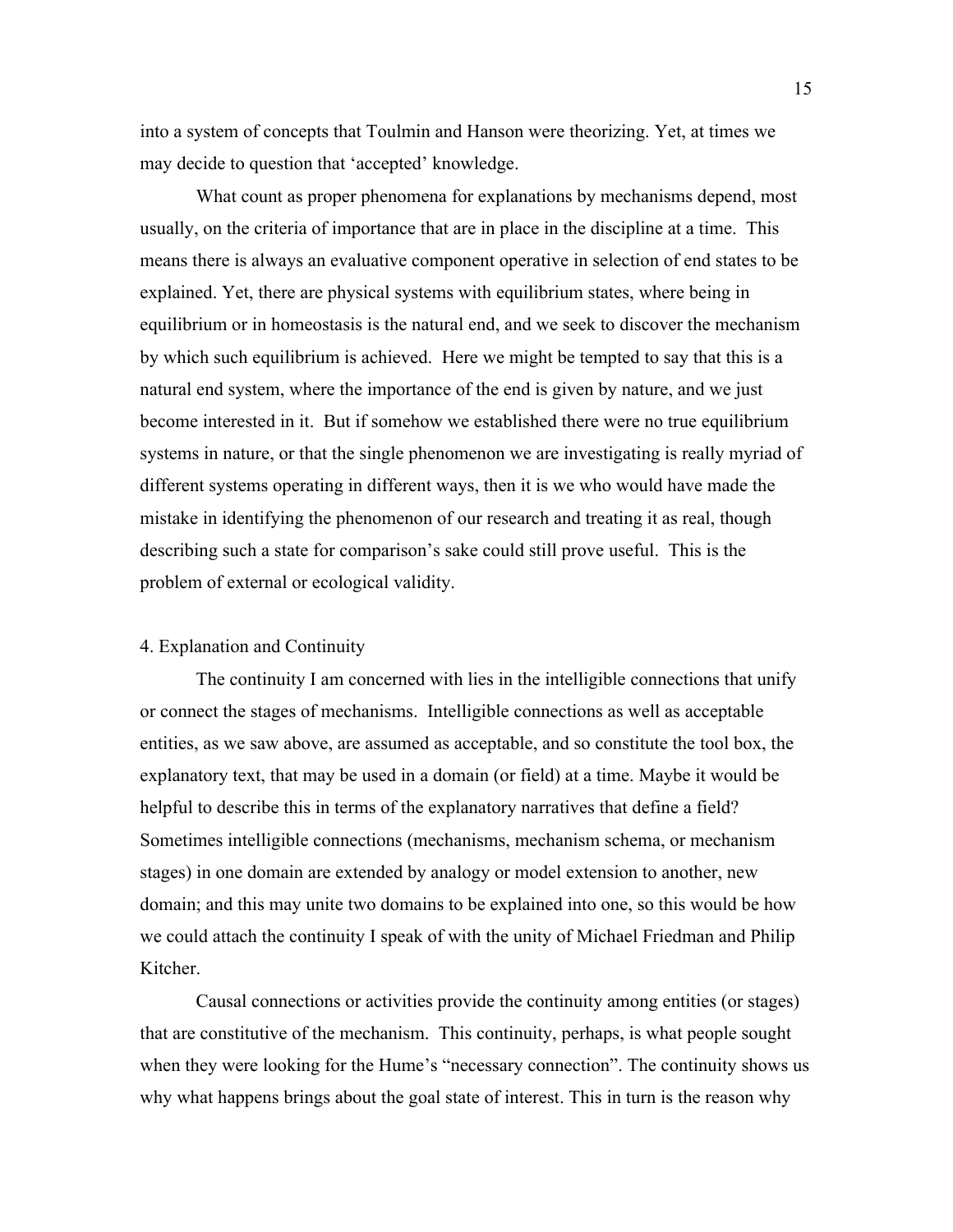the mechanism makes a difference; the difference being bringing about a specific end state. The continuity comes by means of the activities (represented by transitive verbs or participial expressions), which show how the entities involved act in their manner of production or by what action they connect to the subsequent stage.

The mechanism by which vinegar is made from wine is that a group of bacteria (called "Acetobacter") converts the ethyl alcohol portion of the wine to acid. This is the acetic, or acid fermentation, that produces vinegar. Bacteria converting alcohol involves two entities and a connecting activity. The end state is the vinegar. There are more detailed ways of specifying the mechanism, for example:

2 CH3CH2OH + 2 O2 --- > 2 CH3COOH + 2 H2O Alcohol + Oxygen ----> Acetic Acid + Water

In these two schemata the arrows represent the activity of production or conversion.

The continuity in the mechanism, as a whole or among the parts, is represented in our descriptions of the mechanism by a kind of semantic connection that shows how nouns (usually) are connected by verbs, where the connection is causal. Presumably this is what Hanson (1958) was talking about when he drew attention to the semantics of 'puncture wound'. (In a couple of papers William Ruddick (1968) tried to elaborate this kind of 'semantic' connection.)

Some recent linguistic work, has noticed this continuity producing function of the ways verbs work. Verbs, from my point of view, can be taken as linguistic representations of activities. Some cognitive grammar people represent them as event schemata. So for example, W. L Chafe (1970) argues

The nature of the verb determines what nouns will accompany it, what the relation of these nouns to it will be and how these nouns will be semantically specified. For example if the verb is specified as an action, as in *The men laughed*, such a verb dictates that the noun to be related is *agent* which might be further specified as animate. (http://www.ilc.cnr.it/EAGLES96/rep2/node10.html)

Or again, describing the changes in linguistics in the late 1980s and 1990s, the *Encyclopedia of Linguistics* speaks of the introduction of function words that divided sentence structure into functional domains. The first of which is "a lexical domain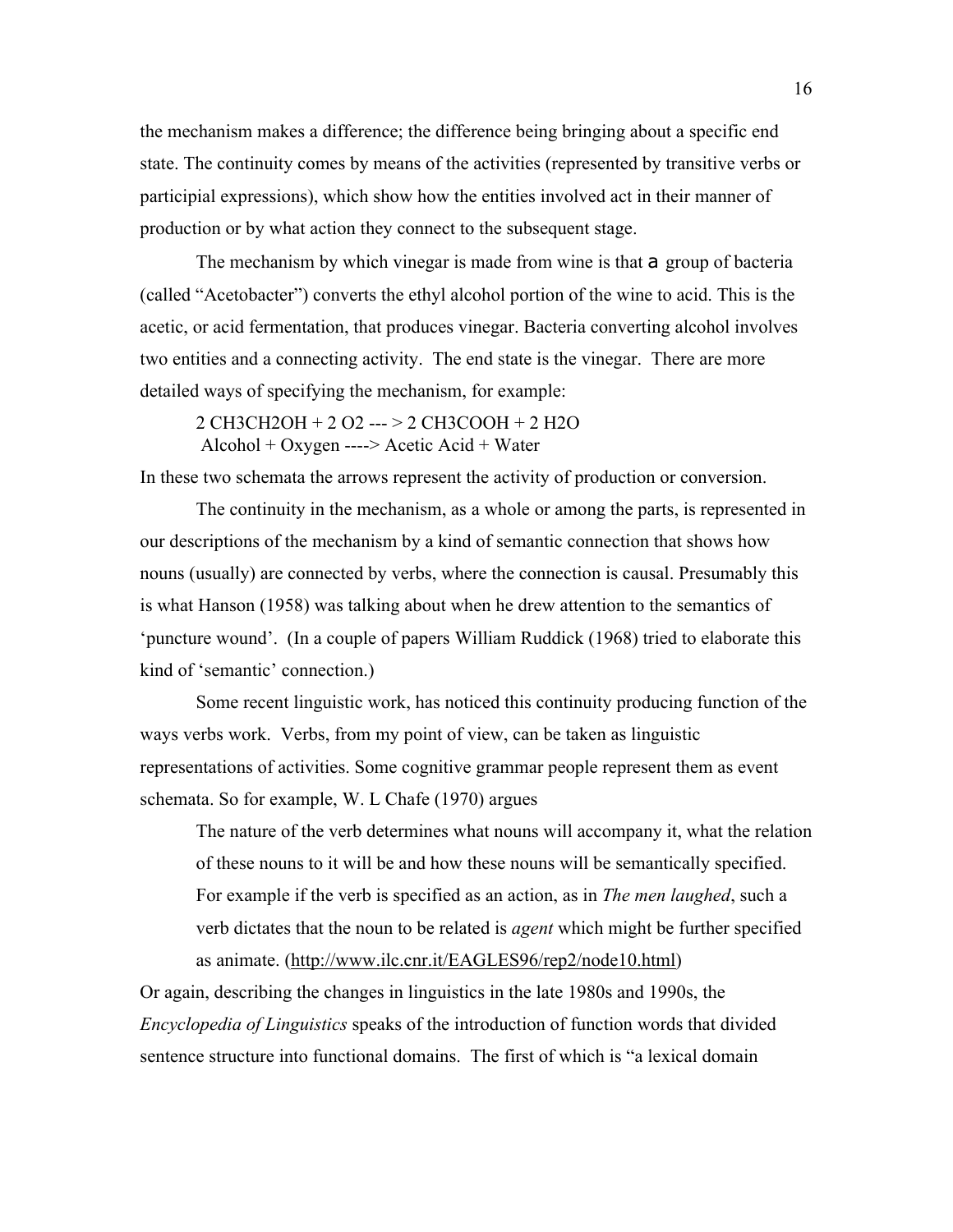around the verb, which establishes semantic relations between the main sentence elements." (http://strazny.com/encyclopedia/sample-function-words.html; p. 2)

Transitive verbs connect subjects with predicate objects or events. When these subjects and objects refer respectively to prior and posterior stages in a mechanism, the verb describes the activity by which the one effects or produces the other, and so they are our way of expressing the intelligible connections between the stages. Verbs (activities) connect the referring nouns, and allow for a description of the produced stage that may serve as a prediction as to what will come from that stage (or backwards what occurred that allowed that stage). Choice of a particular verb, from the explanatory toolbox, in general constrains the acceptable descriptions of the next stage. In "The bacteria convert the alcohol", the 'convert' describes the production process by which 2 CH3CH2OH in the presence of oxygen (+ 2 O2) turns into 2 CH3COOH in its next stage. Bacterial conversion tells us what to expect from the open bottle of wine that we left out all night. We might say, in the spirit of contrastive explanation, that the activity(-ies) and the originating entity(-ies) select by constraining the range of possible outcomes. We would not expect, under normal circumstances, the formation of lactic acid formation, C3H6O3 or tartaric C4H6O6. This seems to coincide with Woodward's causal specificity as ruling out alternative outcomes.

This view of verb function contrasts an older view of D. Genter, (1978), who treats verbs as relational between nouns. She holds that since only nouns refer, verbs taken as relations must be abstract. So she believes nouns are processed easier and earlier than verbs. This is to treat verbs are logical relations, rather than as referring terms. Logical relations are the wrong way to look at verbs (and nouns). This verb function has been recognized and elaborated upon by Michael Tomasello ad Jean Mandler.

Intelligible connections, and their associated descriptions, are learned as specific kinds of causal connections, most often from particular prototypical cases or exemplars. This view of the centrality of activities fits G. E. M. Anscombe's theory of causation, where there is no deep metaphysical truth to be had about the nature of causality, but only specific cases and kinds that are learned and so recognized as causal.

5. Continuity and information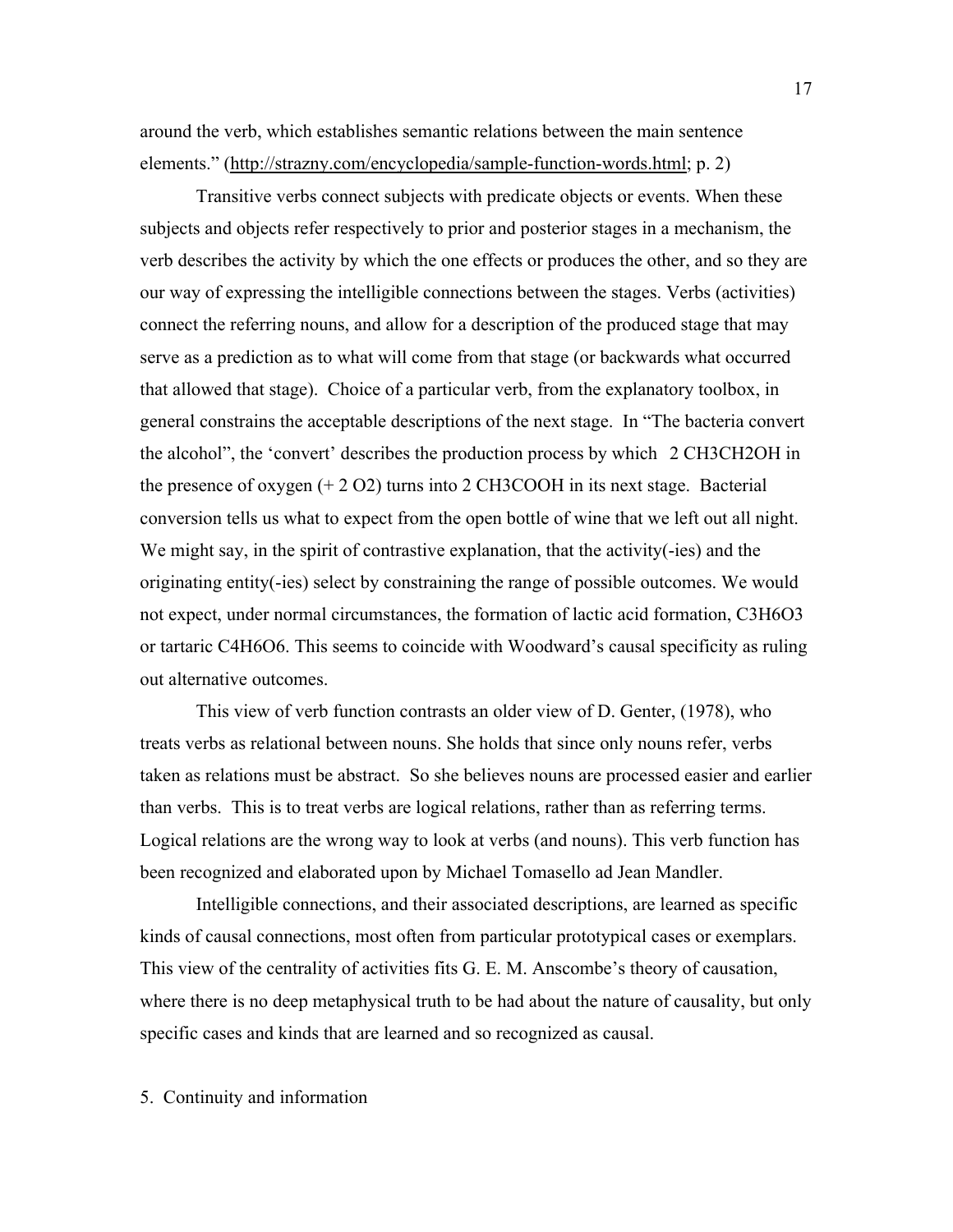There is another kind of unity, common in biology and neuroscience in which the flow of information is used to describe what a system does in a way that shows how the stages are connected. "Information" is used in such explanations to provide an overarching connection among the stages, thus providing a principle of continuity. Information attribution provides an identity condition (same information) that unites the stages as having contents that causally function as stages working towards the same end or as being guided by their beginning stage.

Some cases of information are like the information conveyed by a cooking recipe in that they provide instructions that guide subsequent inferences or actions (See Stegman 2005, pp. 435-6). Another kind of information functions like evidence that directs us towards drawing a certain inference. This is a kind of information that Ruth Millikan (2003) speaks about. She also talks about teleosemantic information which directs processes that satisfy a goal set by evolution. Yet another common use of information comes from communication theory, and is often called Shannon Weaver information, which is a mathematical relation between a sender and a receiver defined as a probability relation among discrete elements of a message. I am not here interested in any of these.

Jim Bogen and I have been trying to characterize a different kind of information that we call 'mechanistic information.' This is what we believe is common in the biological and neuro-sciences. For example, an organism's system triggers some bit of DNA to 'make a protein' that is somehow needed by the larger system. The structure of the DNA and the activity of unwinding produce a guide for the production of the next step. The structure of the DNA is a constraint on what RNA can be produced. Farther down stream, these activities constrain the amino acids that can be gathered to form the polypeptide. DNA producing polypeptides is not the result of human intention like following a recipe or drawing an inference. Yet it almost seems as though we are attributing a sort of intentionality, or specific kind of productive causal role, to the DNA by virtue of its structure. The DNA 'code' functions to direct the stages of the mechanism that puts together the specific sequence of amino acids. DNA makes the polypeptide as an end product, and this end is a goal state or privileged because the system needs it to go onto make the protein. The protein fulfills some need of the system. The organism needs to protein in order to, for example, maintain its metabolic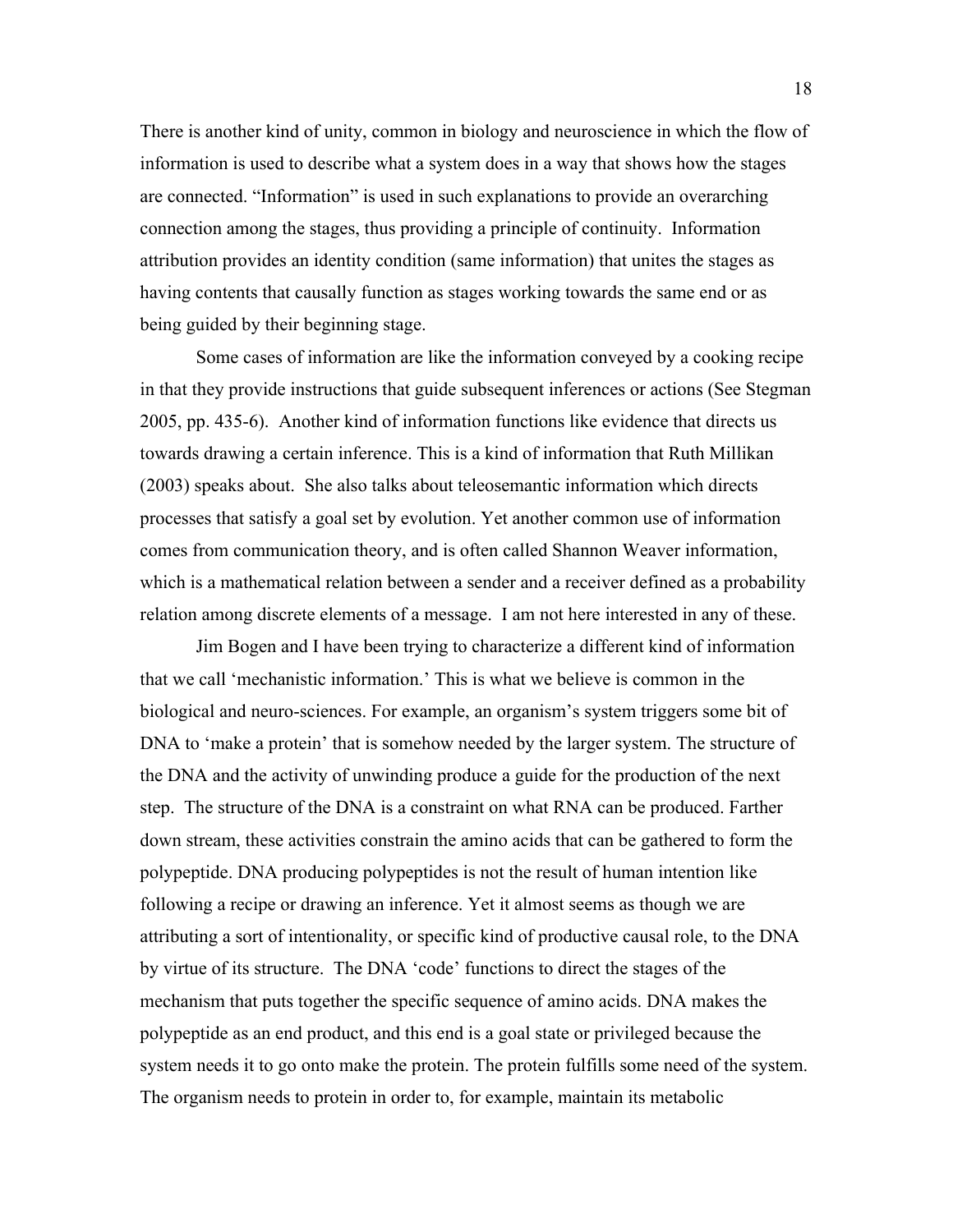functioning. In general the purposes information serves need not be, though sometimes it may be, a function of evolution by natural selection. They also may be end states that have been learned to be important (learned goals as Millikan says). But often the goal is only an end state that the system needs to be able to function and/or maintain itself, or a goal that we, theorists, have identified as interesting for us among the various ones that are produced by the system. These are all sufficient end states for a teleological system

But this teleology is not semantic in that the stages cannot be described as having semantic content in any interesting sense. They have by virtue of being a mechanism the same kind of continuity that all mechanisms have. But there is more. The stages are simply parts of different kinds of productive causal mechanisms, and so information must be 'cashed out' in terms of the content of the states that direct or reflect the entities and activities of production. But this ascription of content has 'reach"—it extends and unifies the claims made about the whole of the mechanisms and not just parts. It unifies by ascribing a purpose (function) to the whole.

The ascription of information flow to a system is a description based on an interpretationist stance that a researcher takes toward the system. We describe some stages among those constituting the mechanism contain "information" or content that describes the relation between that stage and the initial stage or the end stage. Mechanistic information is information *about* and/or information *for*. In some cases the information about the initial stage is information for or used by the penultimate stage to bring about an appropriate response to what the information is about. So for example, if a leech is prodded by a sharp stimulus, it bends away from that stimulus (Churchland and Senjowski). Or differently said, the leech exhibits an aversive reaction. We may say here that the leech system carries information about the stimulus (and about a state of the world) that causes it to produce an aversive behavior.

Calling the response an aversive behavior connects it back to the initiating noxious or dangerous environmental event, the prodding.

Note that the behavior caused by the workings of the mechanism is not the whole of which the mechanism is a part. The relevant whole may be the organism or in the leech case the organism functioning in an environment.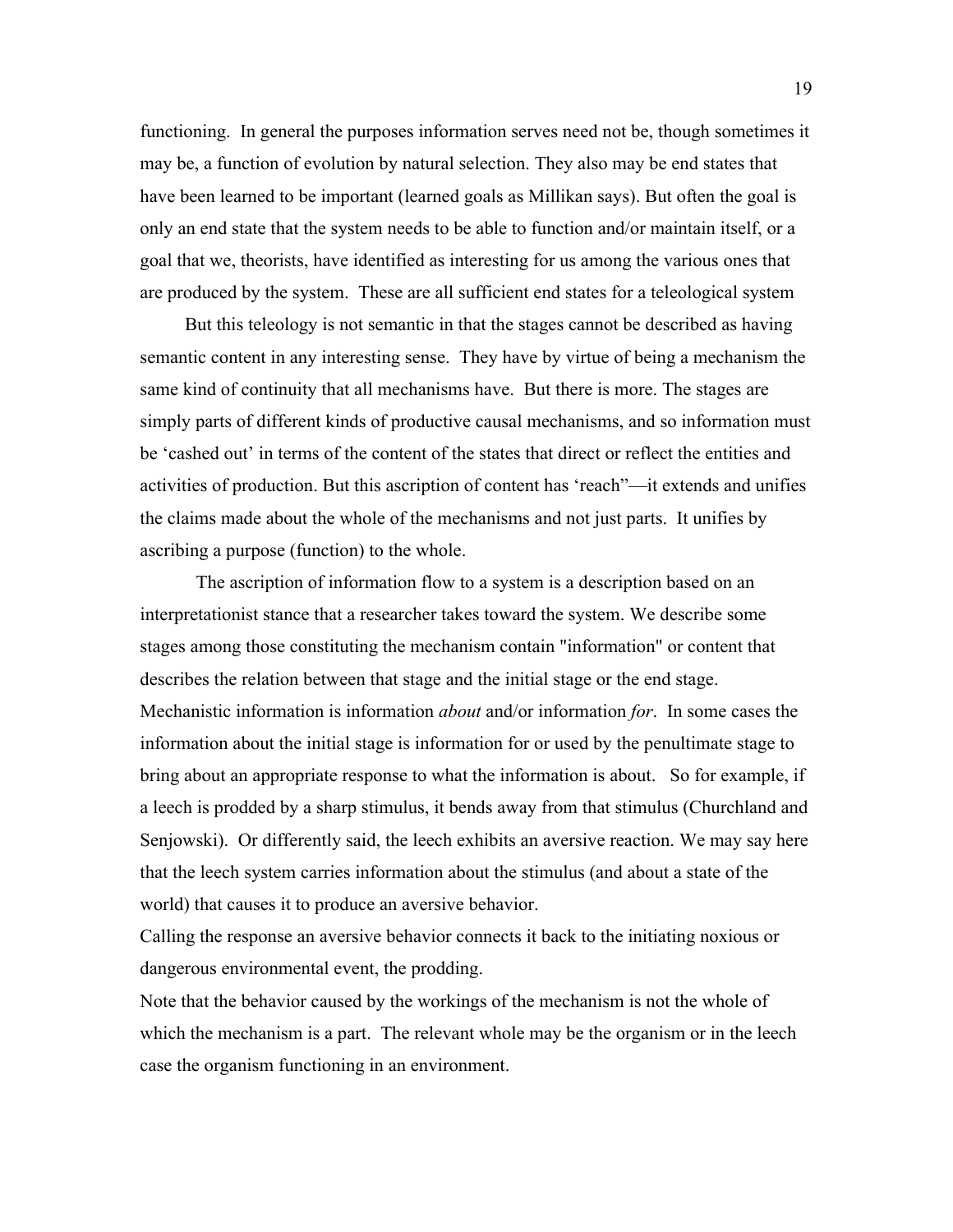Information transmission is a way of exhibiting by means of system description the unity that obtains within a system or why is it identified as one system or isolating what is to be identified as important for the system. In all cases the information transmission is a process that connects upstream entities and activities to downstream results. Generally when information as content is present we say the content descriptions shows how the mechanism serves a purpose, or performs a function, which is usually conceived as guiding the bringing about or producing, or contributing to the production of the result completed at the end state, and this guidance is identified as significant or important for the organism or larger containing system. So a cockroach floating in a drink provides information to an adult, but not to many children, for a response of disgust (http://www.apa.org/monitor/oct03/gross.html). This information is somehow carried through the anterior insula as s crucial part of the mechanism. But the end state here is a functional teleological purposive state of the adult human in a real world context.

With mechanisms without information we say the end state is produced by the earlier stages in the mechanisms, and this mechanism or system is unified or counted as one because of the productive activities that provide continuity among the stages. But we would not count the end state as a goal state, since there is no sense in which the initial or subsequent stages are *for the sake of* the end. Of course, we may trivialize information for and about, and use these terms to describe any mechanism, but then this leaves mechanical information unexplained.

The end state becomes a goal state, when the end state is evaluated as being of sufficient importance for the organism, or sometimes for a subsystem of the organism, to warrant the claim that the mechanism works for this purpose. This warrant may come from another theory, e.g. natural selection in evolution, metabolic or homeostatic needs of an organism, etc. It may also come from a perspectival attribution of importance by the researcher, e.g. memory loss in Altzheimer's is a fact, but it is considered important because researchers want to find a cure or a way of retarding its onset.

#### 5. Conclusion

We are now back almost where we started with productive causality. But there is no time to explore this aspect.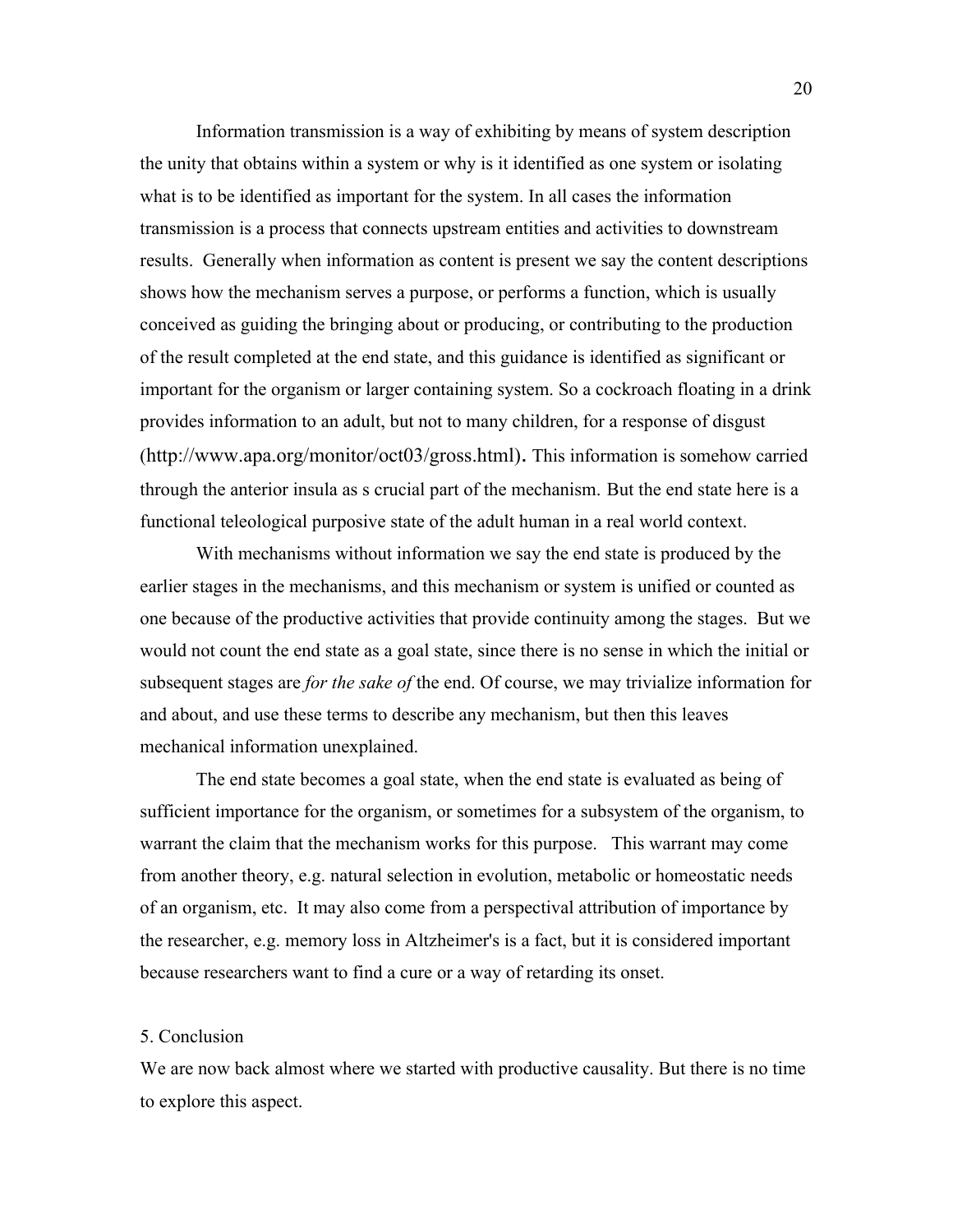#### References

Achinstein, Peter, (1983), *The Nature of Explanation*, New York: Oxford University Press.

Alexander, Peter, (1963), *Sensationalism and Scientific Explanation*, London: Routledge and Kegan Paul.

Bechtel, William and Robert Richardson (1993) *Discovering Complexity: Decomposition and Localization As Strategies in Scientific Research*, Princeton University Press. Bechtel, William and Adele Abrahamsen (2005) "Explanation: a mechanist alternative" Studies in History and Philosophy of Biology and Biomedical Sciences, 36, 421-441.

Bechtel, William (2008) *Mental Mechanisms: Philosophical Perspectives on Cognitive Neuroscience*, Routledge.

Bechtel, William and Adele Abrahamsen, (2006) "Phenomena and Mechanisms: Putting the Symbolic, Connectionist, and Dynamical Systems Debate in Broader Perspective" in R. Stainton, ed. *Contemporary Debates in Cognitive Science*, Oxford: basil Blackwell.

Jim Bogen and Peter Machamer (2006-7) "Information(s), Mechanisms and Explanations" (draft mss.).

Chafe, W. L. (1970) *Meaning and the structure of language*, University Press, Chicago,

Churchland, Patricia and Terrance Senjowski (1992) *The Computational Brain*, MIT

*Encyclopedia of Linguistics*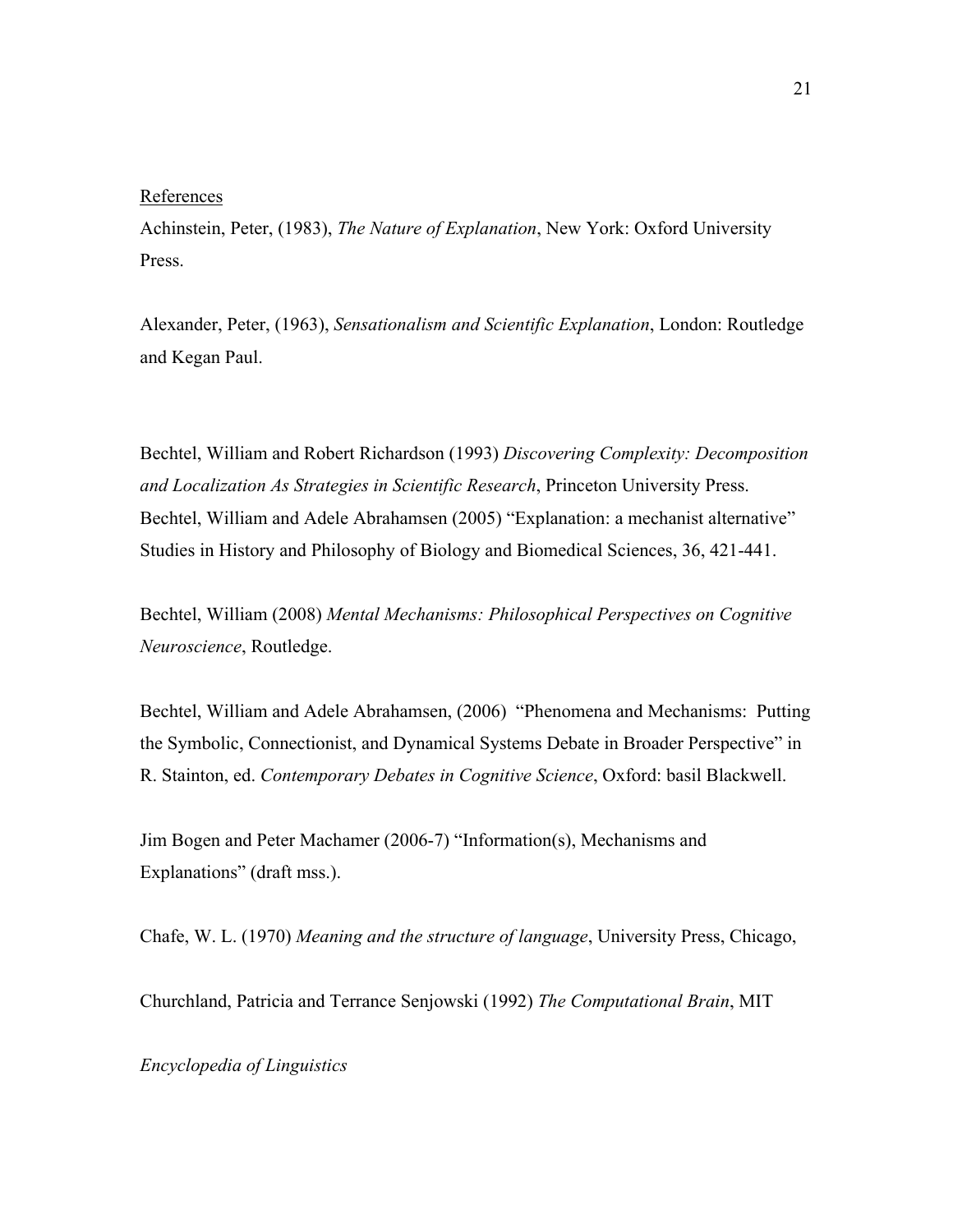Craver, Carl and William Bechtel (2007)

Craver, Carl F. (2007) *Explaining the Brain: Mechanisms and the Mosaic Unity of Neuroscience*. New York: Oxford University Press.

Fehr, Carla (forthcoming) "Explanations of the evolution of sex: A plurality of local mechanisms", Minnesota Series in the Philosophy of Science.

Friedman, Michael (1974) 'Explanation and Scientific Understanding" Journal of Philosophy LXXI, 5-19

Genter, Deidre (1978) "On Relational Meaning: The Acquisition of Verb Meaning" Child Development 49, 988-998.

Hall, Ned (2004) "Two Concepts of Causation" in J. Collins, N. Hall, and L. A. Paul, eds., *Causation and Counterfactuals*. Massachusetts: The M. I. T. Press. (http://socrates.berkeley.edu/~fitelson/269/Hall\_TCOC.pdf) Hanson, Norwood Russell (1958) *Patterns of Discovery*, Cambridge: Cambridge University Press

Harré, Rom, (1970) *The Principles of Scientific Thinking*, London: Macmillan.

Hempel C.G and P. Oppenheim (1948) "The Logic of Scientific Explanation" reprinted in C. G. Hempel, *Aspects of Scientific Explanation*, Free Press.

Kitcher, Philip (1999) **"**Unification as a Regulative Ideal*" Perspectives on Science* - Volume 7, Number 3, pp. 337-348 -------, (1989) "Explanatory Unification and the Causal Structure of the World," *Minnesota Studies in the Philosophy of Science*, XIII. --------, (1981) "Explanatory Unification" *Philosophy of Science*, 48, 507-531. --------, (1976) Explanation, Conjunction and Unification" Journal of Philosophy LXIII,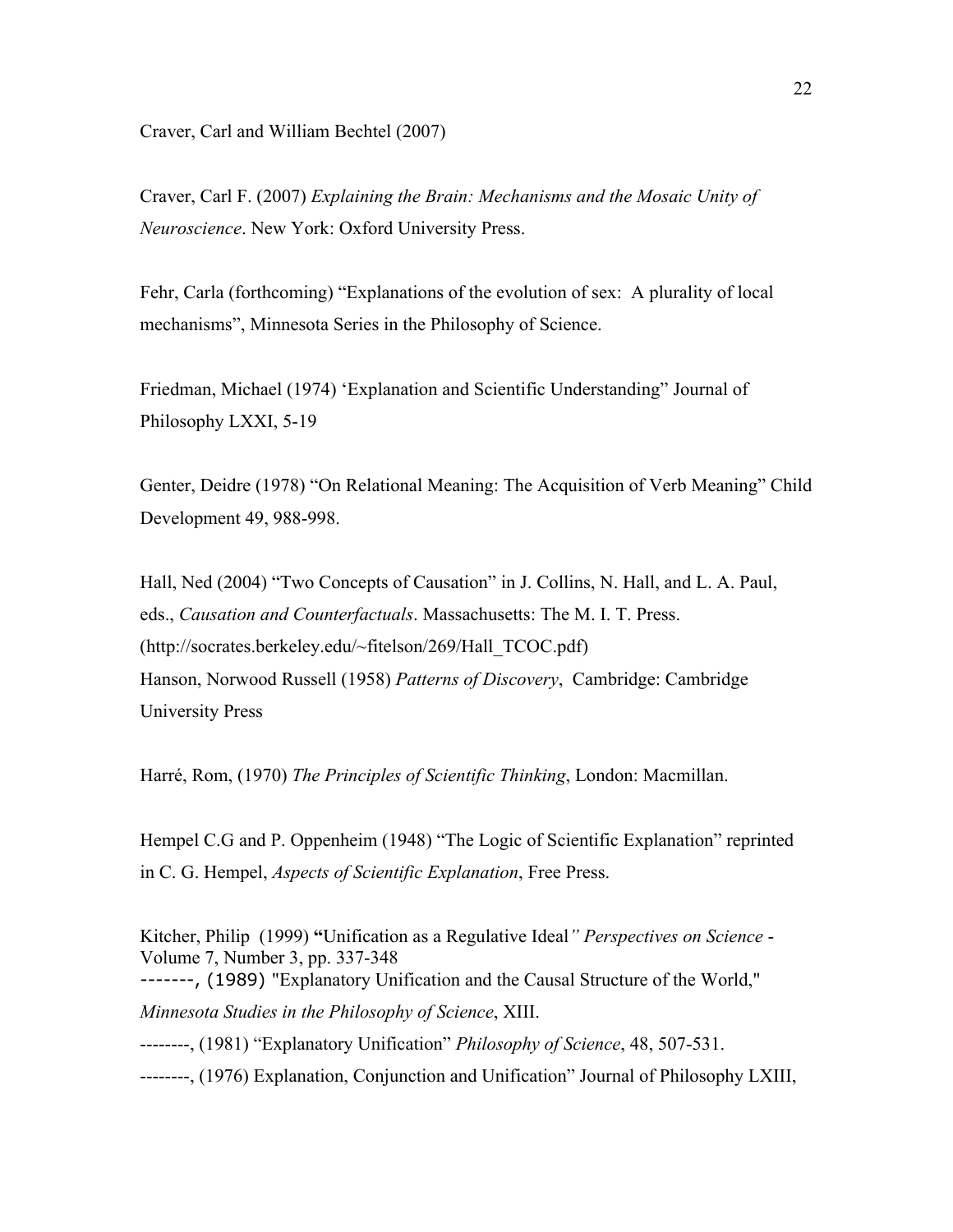Mackie, J.L. (1980) *The Cement of the Universe,* Oxford Clarendon Press.

Mandler, Jean (2006) "Actions organize The Infant's World" in K. Hirsh-Pasek & R. Michnick Golinkff, eds. *Action meets Word: How Children Learn Verbs*, Oxford UP.

Millikan, Ruth Garrett (2004) *Varieties of Meaning: The 2002 Jean Nicod Lectures*, MIT.

Mitchell, Sandra (2009) *Unsimple Truths: Science, Complexity and Policy*. University of Chicago Press.

Mitchell, Sandra (2003) *Biological Complexity and Integrative Pluralism*. Cambridge University Press.

Roach, John (2001) "Fear of Snakes, Spiders Rooted in Evolution, Study Finds" National Geographic News, October 4, 2001.

Ruddick, William (1968) "Causal Connection" *Synthese* 18, 46-67.

Stegman, Ulrich E (2006) "Genetic Information as Instructional Content" *Philosophy of Science*, 72, 425-443

Strevens, Michael*, Depth: An Account of Scientific Explanation*, Harvard University Press, 2008.

Strevens, Michael (2007) "Why Represent Causal Relations" to appear in A. Gopnik and I. Schultz, eds. *Causal Learning, Psychology, Philosophy and Computation*, Oxford

Michael Tomasello (1999) The cultural Origins of Human Cognition, Harvard UP, Chapter 5: "Linguistic Constructions and Even Cognition". 134-160

Toulmin, Stephen (1953) *Philosophy of Science*, Harper and Row.

Woodward (2007) mss. "Causal Specificity"